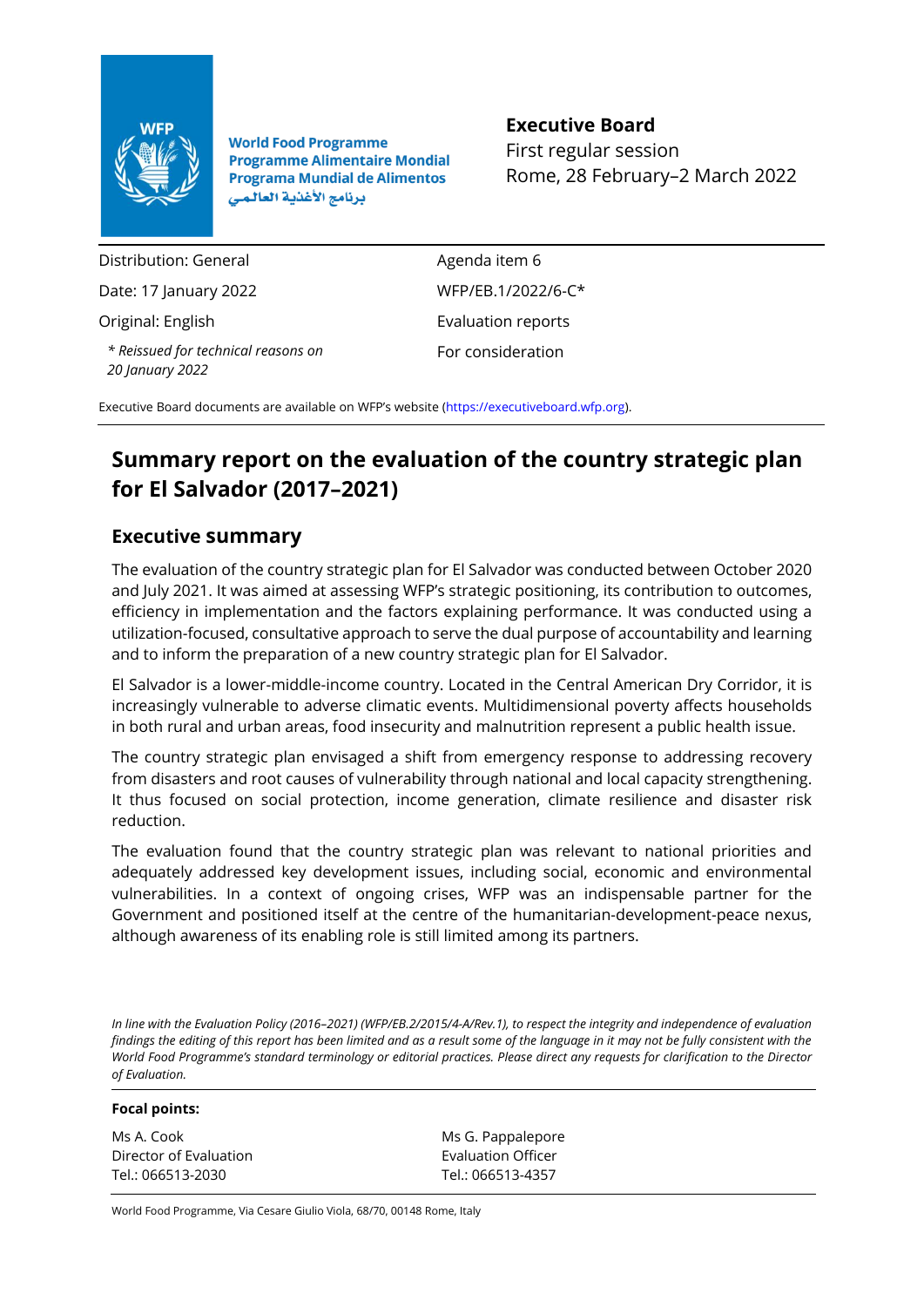Overall, the country strategic plan created conditions for the sustainability of interventions through the institutionalization of activities and country capacity strengthening at the individual, organizational and enabling environment levels.

WFP was agile and quick to identify and assist households during the coronavirus disease 2019 pandemic and in response to the Amanda and Cristobal tropical storms and the Eta and Iota hurricanes, with appropriate targeting and coverage. It was proactive in implementing cost-efficient strategies and seeking alternative cost-effective measures to reduce transaction costs in delivering assistance.

WFP's inputs for evidence-based policymaking and targeting of social protection programmes are valued and used by national government institutions, civil society organizations and United Nations entities; however, the lack of an established internal knowledge management strategy impaired the application of results-based management principles, and the country office did not make optimal use of the available evidence for its own strategic decision making during implementation.

The country strategic plan architecture was intended to provide more flexibility in programming and enhanced internal synergies among strategic outcomes. With few exceptions, however, these aspects were not fully explored, due to persistently siloed programmatic work.

The conclusion stemming from the evaluation was that the country strategic plan achieved positive results across all outcomes, with significant contributions to Sustainable Development Goals 2 and 17 and the 2030 Agenda for Sustainable Development overall. Partnerships and synergies with national and local government institutions, grassroots organizations and the United Nations system, coupled with the engagement of specialized WFP staff in high-level advocacy and policy dialogue, proved to be critical success factors.

Resource mobilization, however, was a challenge, due to initially optimistic budgeting and subsequent funding shortfalls. In that regard, some of the assumptions underpinning the logic of activities under the plan – like those on matters such as how much funding would be available and the continuation of projects by government counterparts  $-$  only partially held true, with implications for programming and sustainability of results.

The evaluation generated two strategic and four operational recommendations relevant to key issues for El Salvador's next country strategic plan. The strategic recommendations are aimed at harnessing the country office's reputational capital to position WFP as a key development partner by ensuring that the next country strategic plan has a strong focus on country capacity strengthening. The operational recommendations focus on strengthening the gender-transformative approach in programming and partnership; developing a strategy for enhancing the sustainability of interventions; strengthening results-based management; and developing a resource mobilization strategy.

# **Draft decision\***

The Board takes note of the summary report on the evaluation of the country strategic plan for El Salvador (2017–2021) (WFP/EB.1/2022/6-C) and management response (WFP/EB.1/2022/6-C/Add.1) and encourages further action on the recommendations set out in the report, taking into account the considerations raised by the Board during its discussion.

<sup>\*</sup> This is a draft decision. For the final decision adopted by the Board, please refer to the decisions and recommendations document issued at the end of the session.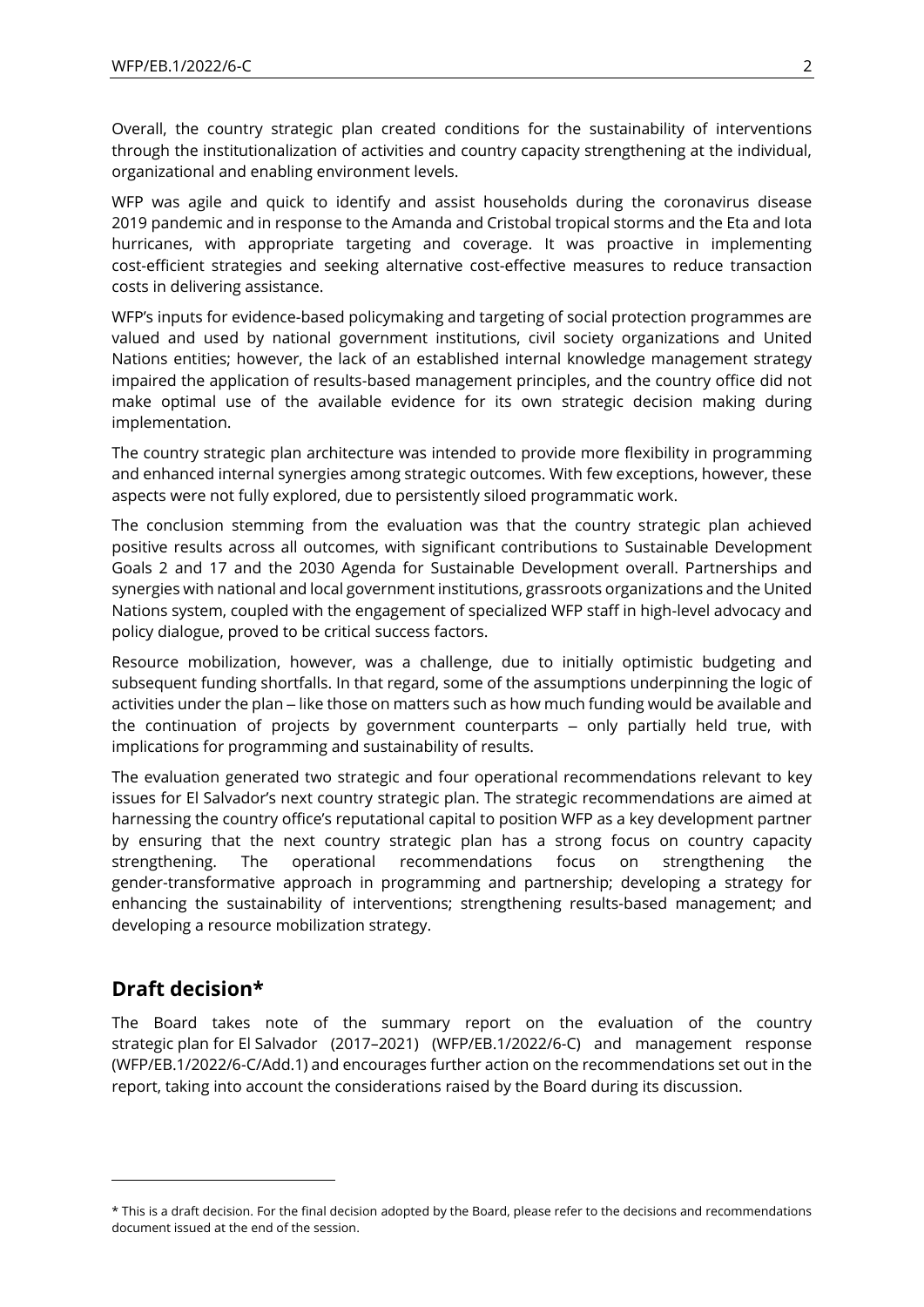# **Introduction**

#### **Evaluation features**

- 1. Country strategic plan (CSP) evaluations are the main instrument for accountability and learning in accordance with the expectations of the WFP Executive Board and WFP management. They provide evidence of WFP's strategic positioning and results to inform the design of the next generation of CSPs and potentially to contribute to the design of United Nations sustainable development cooperation frameworks.
- 2. The evaluation of the El Salvador CSP for 2017–2021 covered WFP's interventions in the country between 2016 and 2020.<sup>1</sup> Its main users are the WFP country office and internal and external stakeholders, including beneficiaries.
- 3. The evaluation adopted a theory-based mixed-methods approach, drawing on monitoring data, a literature review, semi-structured interviews, focus groups with beneficiaries, online surveys and four case studies. A gender approach was applied throughout the process. Because of the COVID-19 pandemic, the evaluation was conducted remotely, with data collection between December 2020 and March 2021. Findings, conclusions and recommendations were discussed with stakeholders during two online workshops in June 2021.

#### **Context**

- 4. El Salvador is a very densely populated country, with an area of 21,040 km<sup>2</sup> and a population of 6.7 million.<sup>2</sup> Located within the Dry Corridor of Central America, it is regularly exposed and highly vulnerable to disasters such as droughts, torrential rains, floods and cyclonic storms, related both to climate change and to the El Niño and La Niña currents, which occur every two–seven years.
- 5. El Salvador is a lower-middle-income country, with 2.4 percent average annual growth in gross domestic product (GDP) over the last decade; 3 it is highly dependent on remittances (see table 1). Multidimensional poverty affects both rural and urban households.<sup>4</sup> Facing significant barriers to inclusion in the labour force and financial autonomy, women are more affected by poverty than men.<sup>5</sup> Femicide and gender-based violence remain of significant concern.<sup>6</sup>
- 6. In 2015 El Salvador recorded the highest homicide rate in the world, largely due to violence and insecurity attributable to organized crime and street gangs (*maras*), which are also among the primary causes of school dropouts, migration and internal displacement.<sup>7</sup>

<sup>&</sup>lt;sup>1</sup> The scope of the evaluation was established in agreement with the country office based on the assumption that the evaluation report would be presented together with the new CSP at the 2021 second regular session of the Executive Board. The evaluation report therefore includes financial and programme data as at December 2020. After the evaluation was assigned to an external evaluation team, the country office decided to extend the period of the current CSP to June 2022.

<sup>2</sup> Government of El Salvador, Directorate General for Statistics and Census (*Dirección General de Estadística y Censos*). 2020. *Multipurpose Household Survey (Encuesta de Hogares de Propósitos Múltiples). 2019*.

<sup>3</sup> Government of El Salvador, *[Banco Central de Reserva](https://www.bcr.gob.sv/bcrsite/?cat=1000&lang=es#ancla1047)* (Central Reserve Bank). 2021, GDP.

<sup>4</sup> Ibid.

<sup>5</sup> United Nations Entity for Gender Equality and the Empowerment of Women. 2020. *El Salvador gender equality country profile* (*Perfil de país según igualdad de género de El Salvador)*.

<sup>6</sup> Economic Commission for Latin America. 2020. [Gender Equality Observatory for Latin America and the Caribbean.](https://oig.cepal.org/en)

<sup>7</sup> WFP. 2020. *El Salvador Annual Country Report*.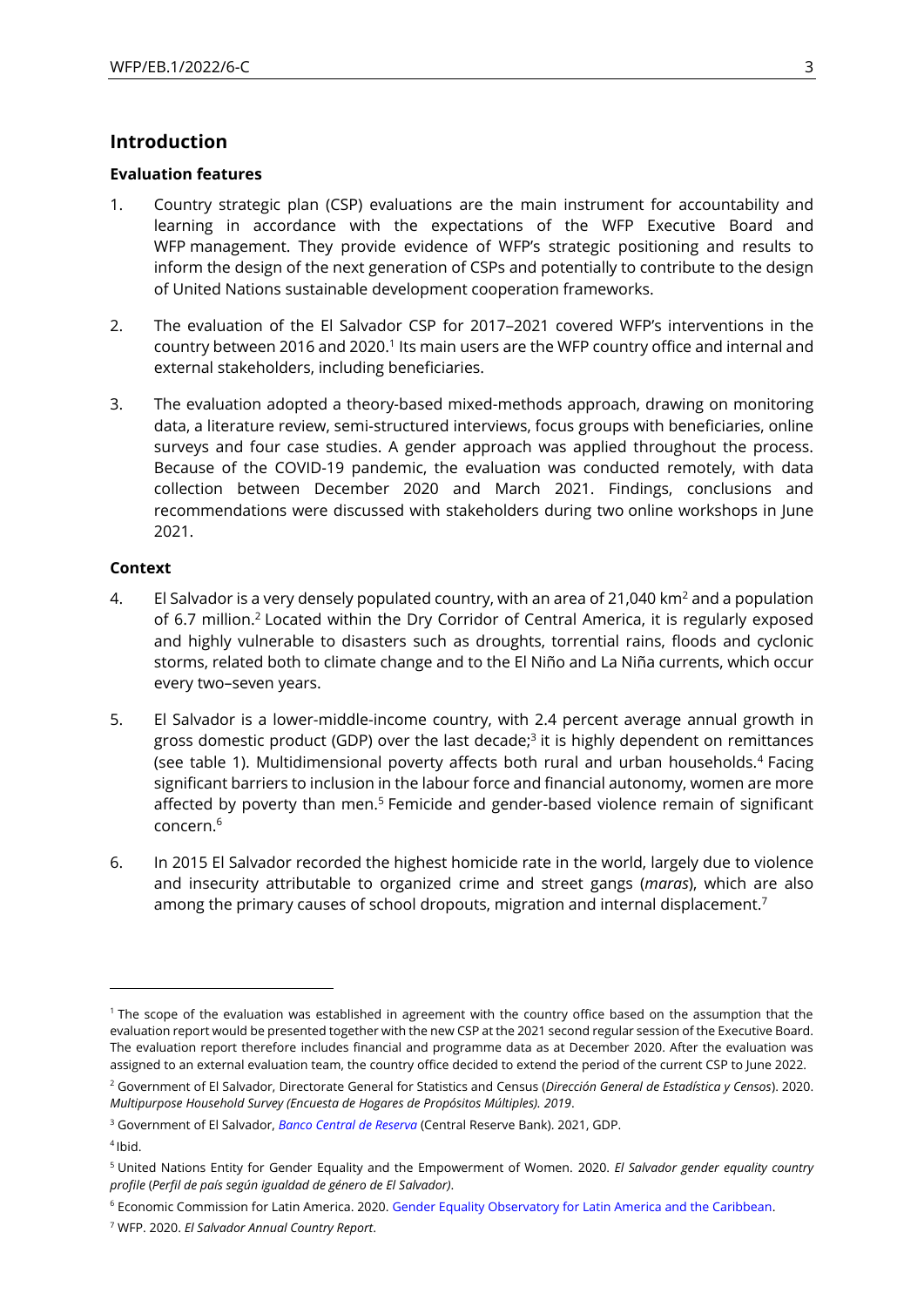- 7. El Salvador ranked 50 of 117 countries in the 2020 Global Hunger Index,<sup>8</sup> with 53 percent of all analysed households reporting some level of food insecurity.<sup>9</sup> Malnutrition is also an important public health issue, with social costs equivalent to 10.3 percent of GDP.<sup>10</sup>
- 8. El Salvador's agriculture sector is dominated by smallholders (82 percent), predominantly subsistence-oriented.<sup>11</sup> In 2020, the agriculture, fishing and forestry sectors accounted for 5.11 percent of GDP.<sup>12</sup>
- 9. The COVID-19 pandemic threatens to reverse the country's positive trend in human development and poverty reduction, as unemployment, informality and territorial inequalities are expected to grow.<sup>13</sup>

|                  | <b>TABLE 1: EL SALVADOR SOCIOECONOMIC INDICATORS</b>               |             |              |  |  |
|------------------|--------------------------------------------------------------------|-------------|--------------|--|--|
|                  | <b>Indicator</b>                                                   | <b>Year</b> | <b>Value</b> |  |  |
|                  | Total population (1)                                               | 2019        | 6704864      |  |  |
|                  | GDP per capita (USD) (2)                                           | 2020        | 3799         |  |  |
| <u>io:</u>       | Remittances as a percentage of GDP (3)                             | 2020        | 20           |  |  |
| $\sum_{i=1}^{n}$ | Human Development Index (4)                                        | 2020        | 0.673        |  |  |
|                  | Gini coefficient (2)                                               | 2021        | 0.35         |  |  |
|                  | Percentage of households living in multidimensional poverty<br>(1) | 2019        | 28.1         |  |  |
|                  | Percentage of households living in extreme poverty (1)             | 2019        | 4.5          |  |  |

<sup>8</sup> Von Grebmer, Klaus and Bernstein, Jill. 2020. Global Hunger Index *2020*: *One Decade to Zero Hunger – Linking Health and Sustainable Food Systems*.

<sup>&</sup>lt;sup>9</sup> Integrated Food Security Phase Classification. 2020. El Salvador: IPC analysis of acute food insecurity November 2020–February 2021 (*El Salvador: Análisis de inseguridad alimentaria aguda de la CIF noviembre 2020 – febrero 2021*).

<sup>&</sup>lt;sup>10</sup> Economic Commission for Latin America and WFP. 2019. The cost of the double burden of malnutrition: social and economic impact, El Salvador (*El costo de la doble carga de la malnutrición: Impacto social y económico*, *El Salvador*).

<sup>11</sup> Government of El Salvador, Ministry of Agriculture and Livestock. 2009. Fourth census of agriculture and livestock 2007–2008 (*IV Censo Agropecuario 2007‒2008*).

<sup>12</sup> World Bank. 2020. *[Economic Indicators.](https://data.worldbank.org/indicator/NV.AGR.TOTL.ZS?locations=SV)*

<sup>13</sup> United Nations El Salvador. 2021. *Análisis [Común de País](https://elsalvador.un.org/es/135650-analisis-comun-de-pais-2021-cca-2021)* (Common country analysis)*.*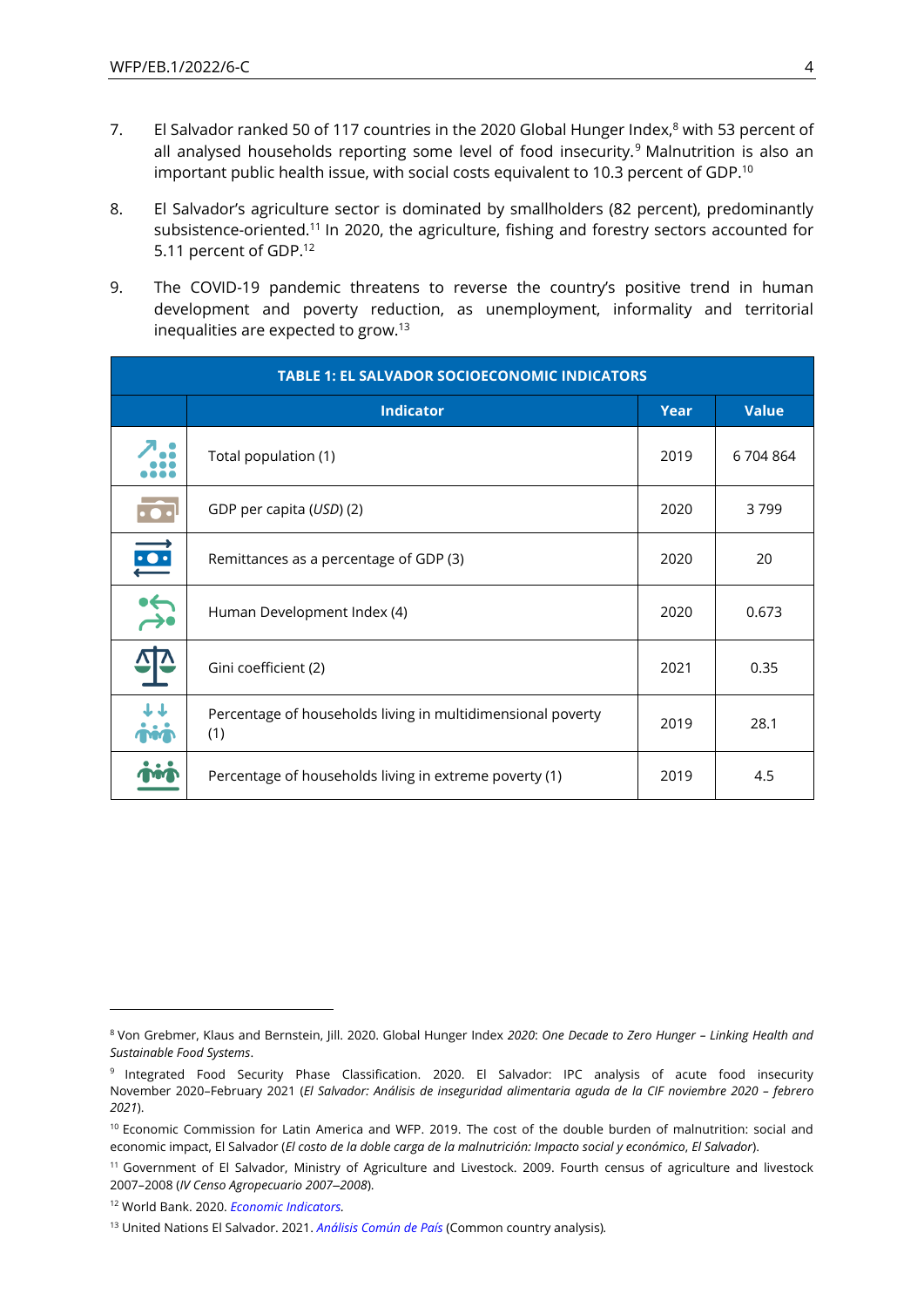| <b>TABLE 1: EL SALVADOR SOCIOECONOMIC INDICATORS</b> |                                                                           |      |              |  |  |
|------------------------------------------------------|---------------------------------------------------------------------------|------|--------------|--|--|
|                                                      | <b>Indicator</b>                                                          | Year | <b>Value</b> |  |  |
|                                                      | Gender Inequality Index (4)                                               | 2020 | 0.383        |  |  |
|                                                      | Internally displaced persons (5)                                          | 2020 | 71 500       |  |  |
|                                                      | Global Hunger Index (6)                                                   | 2020 | 10.5         |  |  |
| $\frac{1}{2}$                                        | Height-for-age (stunting - moderate and severe) (children<br>under 5) (7) | 2020 | 11.2         |  |  |

*Sources*: Elaborated by the Office of Evaluation based on (1) Directorate General for Statistics and Census (*Dirección General de Estadística y Censos*), 2019; (2) World Bank, 2020 and 2021; (3) Central Reserve Bank (*Banco Central de la Reserva*), 2020; (4) United Nations Development Programme, 2020 Human Development Report; (5) Office of the United Nations High Commissioner for Refugees, 2020; (6) 2020 Global Hunger Index; (7) United Nations Children's Fund, *State of the World's Children*, 2021.

#### **WFP country strategic plan**

10. WFP has been present in El Salvador since 1969, gradually shifting from emergency, recovery and school feeding interventions to a recovery, development and capacity strengthening portfolio. The CSP was implemented during a challenging period marked by natural disasters, a change of government and the COVID-19 pandemic (figure 1).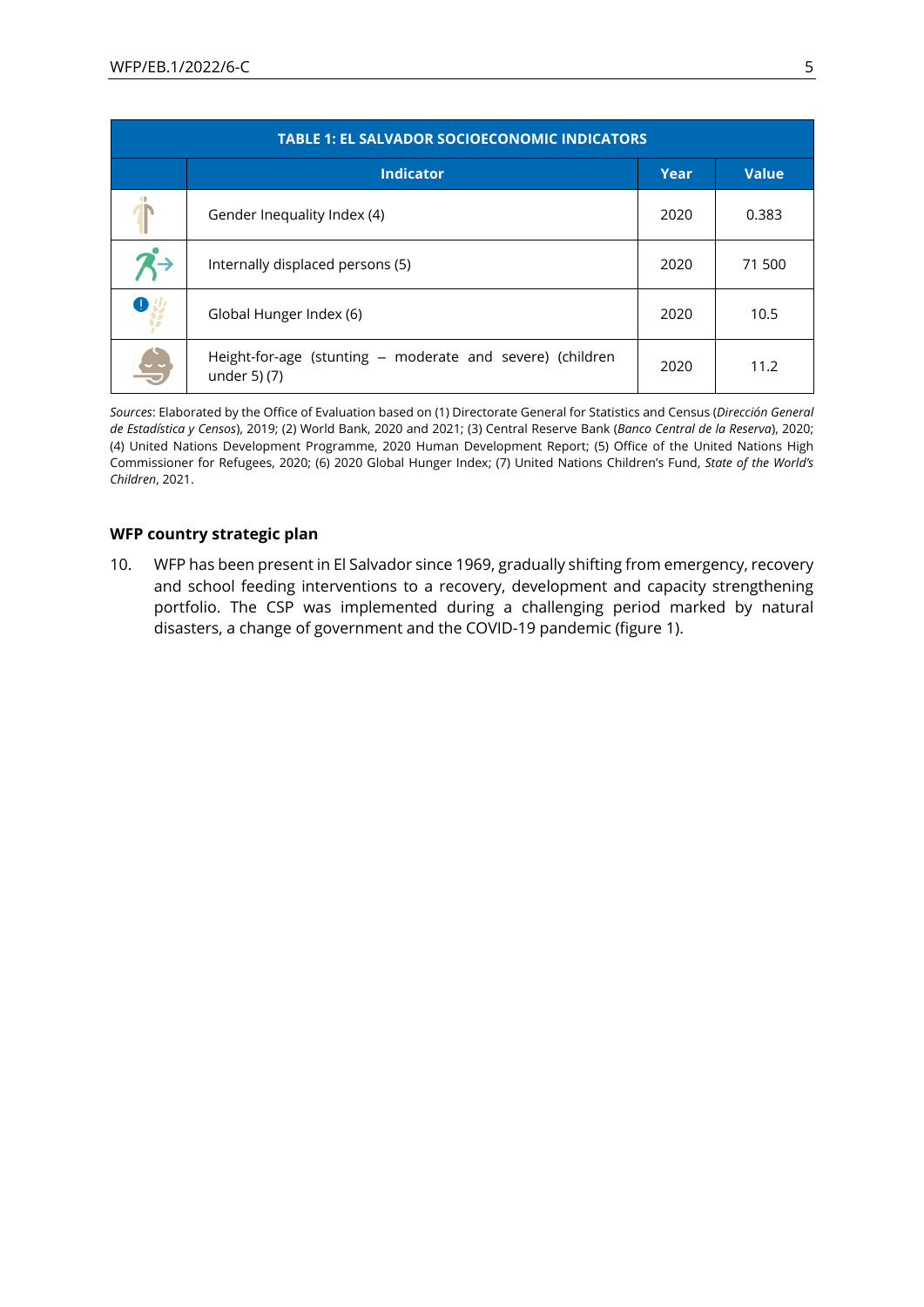

**Figure 1: El Salvador country context and country strategic plan overview**

*Source*: Elaborated by the Office of Evaluation based on the full report on the evaluation of the El Salvador CSP for 2017–2021.

- 11. The CSP was structured around five strategic outcomes, 21 outputs and 11 activities. Cross-cutting priorities included accountability to affected populations, gender, protection and the environment.
- 12. The planned intervention modalities were cash-based transfers (CBTs), food transfers and capacity strengthening; at the Government's request, however, food transfers were not provided.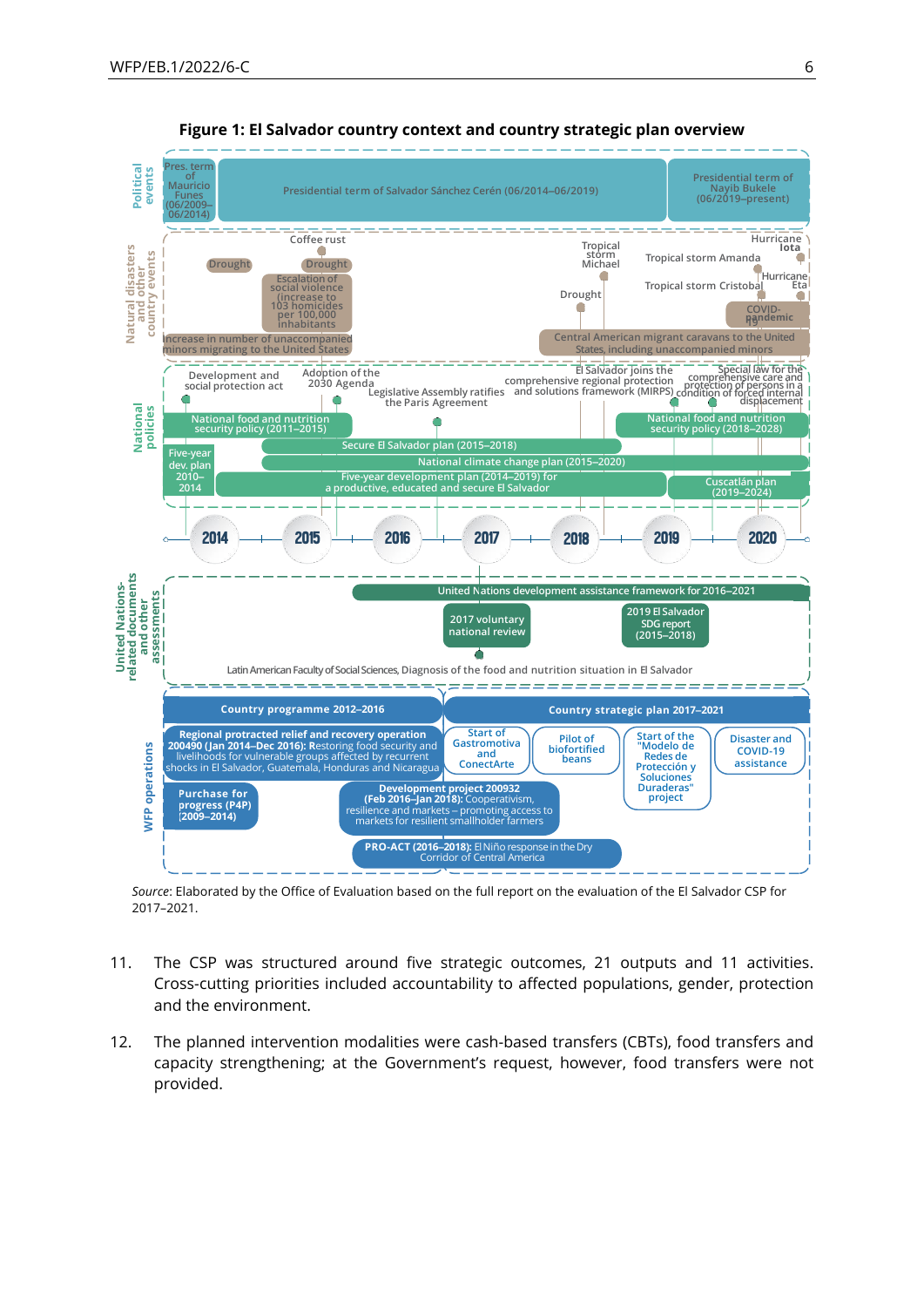13. The planned country portfolio budget was USD 88.8 million (figure 2) and was intended reach 1,071,896 beneficiaries (figure 3).<sup>14</sup> Only USD 35.5 million was in fact received (40 percent) (figure 2). The main sources of funds were flexible funding<sup>15</sup> (41 percent), the Republic of Korea (11 percent), the United States of America (10 percent), El Salvador (8 percent) and the United Nations Central Emergency Response Fund (7 percent). The CSP revision approved in December 2020 set out a needs-based plan budgeted at USD 108.1 million.



\* The percentage of the needs-based plan budget for each strategic outcome is calculated based on total transfer and implementation costs rather than the grand total needs-based plan budget of USD 88.8 million, which includes direct and

indirect support costs. \*\* The percentages of allocated resources by strategic outcome do not add up to 100 percent because resources were also

allocated to non-strategic outcome-specific purposes, as well as to direct and indirect support costs.

*Source*: El Salvador CSP (2017‒2021) and Integrated Road Map Analytics, annual country report 1, 30 December 2020.

<sup>&</sup>lt;sup>14</sup> These figures refer to the CSP approved at the first regular session of the Executive Board in 2017. The CSP has undergone two budget revisions, on 31 December 2020 and in September 2021.

<sup>&</sup>lt;sup>15</sup> Flexible funding refers to contributions for which donors do not impose conditionalities, thus allowing WFP to determine their destination and use.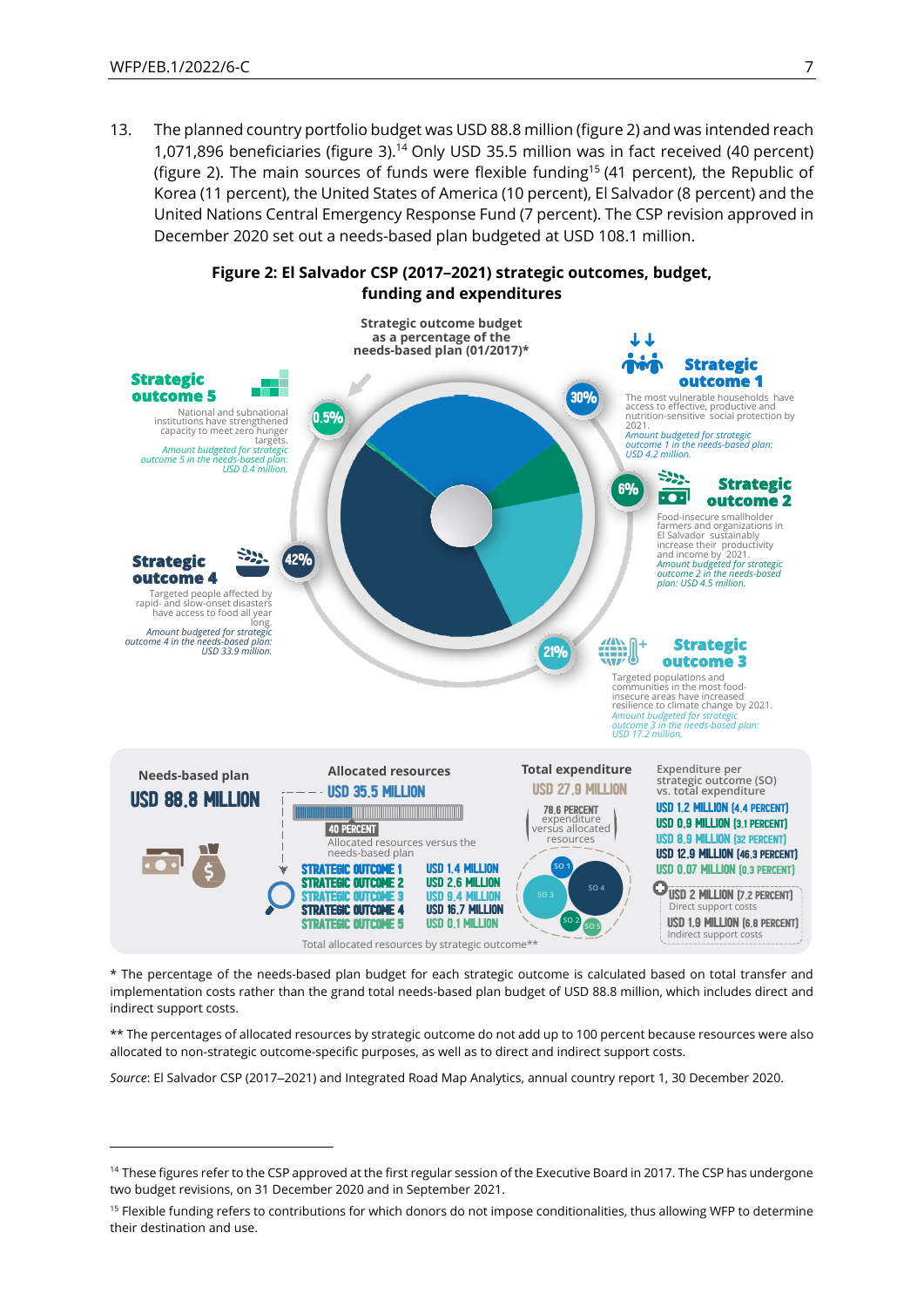14. The CSP prioritized boys and girls 6–23 months of age; pregnant and lactating women; young women and men affected by violence; smallholder farmers and their associations in food-insecure areas affected by climate change; populations affected by natural and man-made disasters, internally displaced persons and people with disabilities. Capacity strengthening activities were addressed to national and local institutions and communities. The coverage of planned beneficiaries was low throughout the first years of the CSP due to low funding levels but increased significantly in 2020 in response to the climate and public health crises.



**Figure 3: Actual versus planned beneficiaries (2017‒2020)** 

*Source*: Annual country reports for 2017–2020.

# **Evaluation findings**

#### **To what extent are WFP's strategic position, role and specific contribution based on country priorities, people's needs and rights and WFP's strengths?**

#### *Relevance and strategic positioning*

- 15. The CSP was relevant to national priorities, adequately tackling key development issues such as poverty, food insecurity and social, economic and environmental vulnerabilities. It was aligned with the 2014–2019 national development plan and the 2019–2024 Cuscatlán education plan.
- 16. In a context of ongoing crises, WFP was an indispensable partner for the Government and positioned itself at the centre of the humanitarian-development-peace nexus; however, while the CSP focused on both crisis response and development issues, there is a low level of awareness in the country regarding WFP's role in capacity strengthening.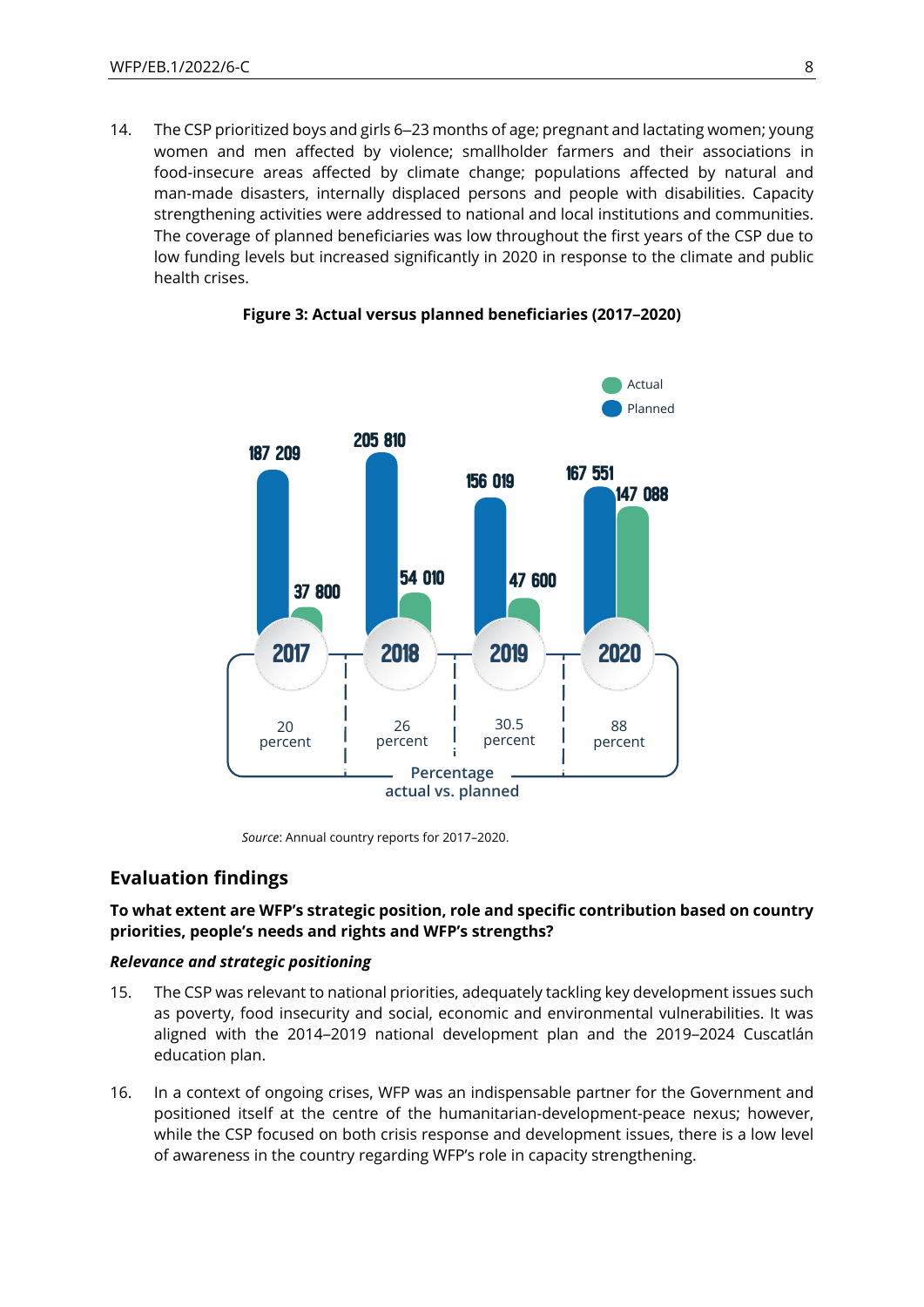17. The country office was able to adjust the CSP to adapt to political and institutional changes, adverse climate events and the COVID-19 pandemic through the establishment of new partnerships. In doing so, WFP facilitated inter-agency coordination and political dialogue between the new Government and the United Nations system.

#### *Addressing the needs of the most vulnerable*

- 18. The CSP addressed the needs of the most vulnerable and allowed beneficiaries' voices to be incorporated into development processes due to WFP's widespread presence in the field and its proximity to communities.
- 19. The CSP prioritized groups with intersectional vulnerabilities and broadened the definition of "fragile context" to accommodate populations with differing needs who were affected by natural disasters and man-made emergencies. The CSP prioritized the most disadvantaged areas of the Dry Corridor, particularly Morazán, San Miguel, Usulután and La Unión.

#### *Coherence and alignment*

- 20. The CSP was coherent with United Nations strategies in El Salvador and its strategic objectives were aligned with the five areas of cooperation of the United Nations development assistance framework for the country. In addition, WFP actively sought to complement the work of other United Nations entities in the country (e.g. the Food and Agriculture Organization of the United Nations, the United Nations Children's Fund, the International Organization for Migration and the Office of the United Nations High Commissioner for Refugees), playing a leading role in emergencies due to its technical and logistical comparative advantage.
- 21. WFP assisted the Government in its efforts to achieve Sustainable Development Goals (SDGs) 2 (zero hunger) and 17 (partnerships for the goals). To address the challenges of hunger – which are multicausal and require multidimensional solutions – the CSP contributed to SDGs 1, 3, 5, 6, 8, 9, 11, 13, 15 and 16; however, the connections with those SDGs were neither explicitly established in the CSP nor systematically considered within the country office.

### **What is the extent and quality of WFP's contribution to country strategic plan outcomes in El Salvador?**

#### *Country strategic plan outcomes*

- 22. This section provides a quantitative overview of the achievement of outcome indicator targets, followed by a qualitative discussion to enable interpretation and understanding of WFP contributions to expected outcomes, with an emphasis on country capacity strengthening as a key component of the CSP.
- 23. As shown in table 2, 65 percent of the outcome indicators had an achievement rate of over 90 percent, 25 percent had an achievement rate between 50 and 89 percent and 11 percent had an achievement rate of less than 50 percent. On average, outcome indicators for strategic outcome 4 attained the highest achievement rates, followed by those for strategic outcome 3. Outcome indicators for strategic outcome 2 present the lowest achievement rates. Indicators for strategic outcome 1 were measured only in the first two years of CSP implementation. The CSP did not include indicators for strategic outcome 5, with its achievement measured only through output indicators.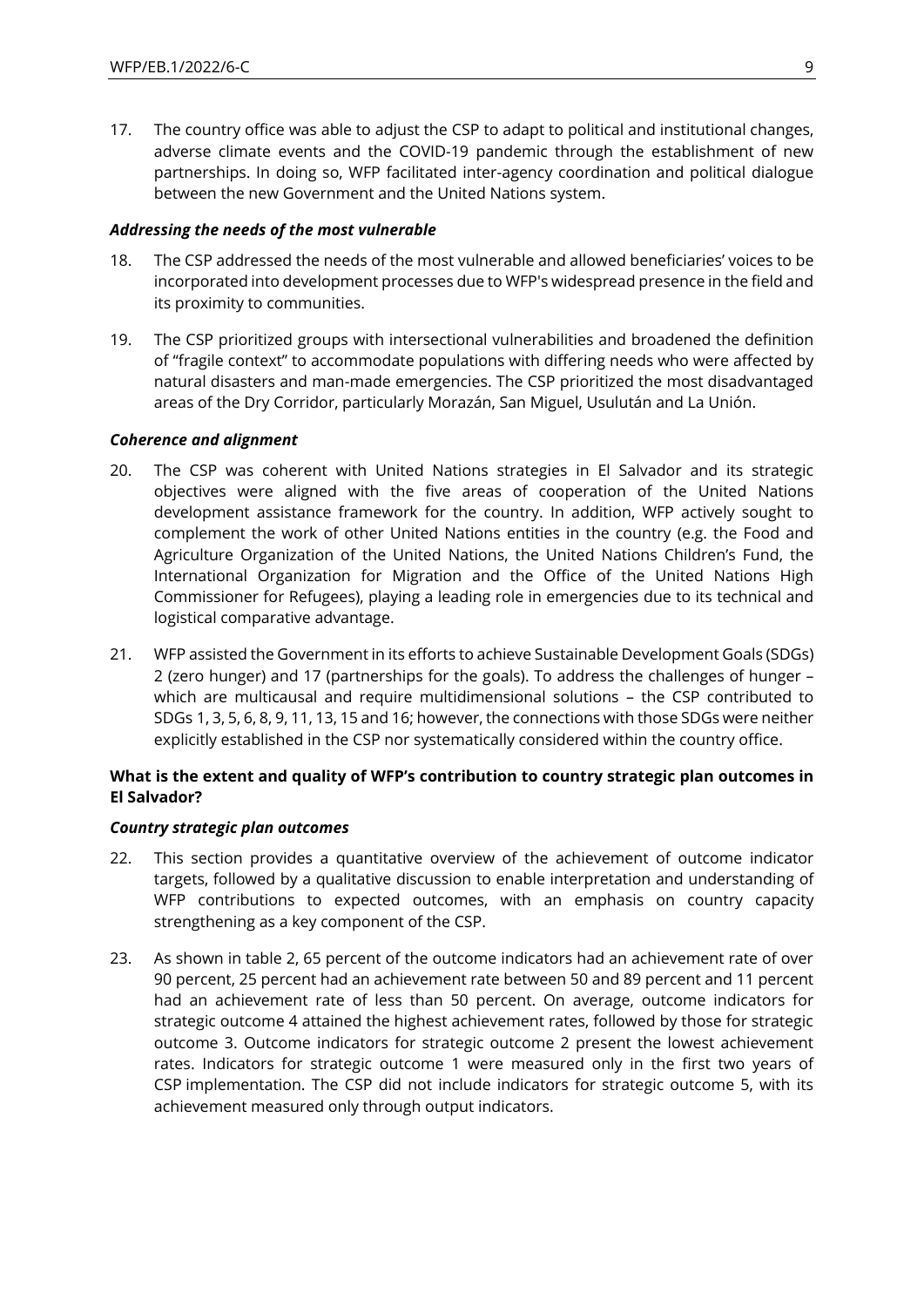| Strategic<br>outcome                                                                                                                | 2017          | 2018          | 2019          | 2020                |  |
|-------------------------------------------------------------------------------------------------------------------------------------|---------------|---------------|---------------|---------------------|--|
| 1                                                                                                                                   | 9 indicators  | 6 indicators  | n.d.          | n.d.                |  |
|                                                                                                                                     |               | 3 indicators  |               |                     |  |
|                                                                                                                                     |               |               |               | 1 indicator         |  |
| $\overline{2}$                                                                                                                      | 5 indicators  | 4 indicators  | 3 indicators  | 2 indicators        |  |
|                                                                                                                                     |               | 1 indicator   | 2 indicators  | 2 indicators        |  |
|                                                                                                                                     | 2 indicators  |               |               |                     |  |
| 3                                                                                                                                   | 15 indicators | 11 indicators | 18 indicators | 14 indicators       |  |
|                                                                                                                                     |               | 8 indicators  |               | <b>6 indicators</b> |  |
|                                                                                                                                     | 3 indicators  | 1 indicator   | 2 indicators  |                     |  |
| 4                                                                                                                                   | 12 indicators | 12 indicators | 10 indicators | 12 indicators       |  |
|                                                                                                                                     |               |               | 4 indicators  |                     |  |
|                                                                                                                                     | 3 indicators  | 3 indicators  | 1 indicator   | 3 indicators        |  |
| ָכ                                                                                                                                  | n.a.          | n.a.          | n.a.          | n.a.                |  |
| Legend                                                                                                                              |               |               |               |                     |  |
| Achievement rate between<br>50 and 89 percent<br>Achievement rate less than<br>Achievement rate<br>50 percent<br>90 percent or more |               |               |               |                     |  |

#### **Table 2: Outcome indicator target achievement rate by strategic outcome and year (2017‒2020)**

*Abbreviations*: n.a. = not applicable; n.d. = not available. *Source*: El Salvador annual country reports for 2017–2020.

24. Through strategic outcome 1, the CSP was aimed at ensuring that vulnerable households had access to a more effective national social protection system, with an emphasis on nutrition. The outcome contributed to upholding national social protection and food and health assistance through capacity strengthening and CBTs, both during ordinary times and in emergencies. Through advocacy and political dialogue, the CSP led to raised awareness of development challenges related to food security and nutrition and contributed to the establishment of national plans and social protection policies. Initiatives such as the strengthening of the single registry of participants supported the establishment of a more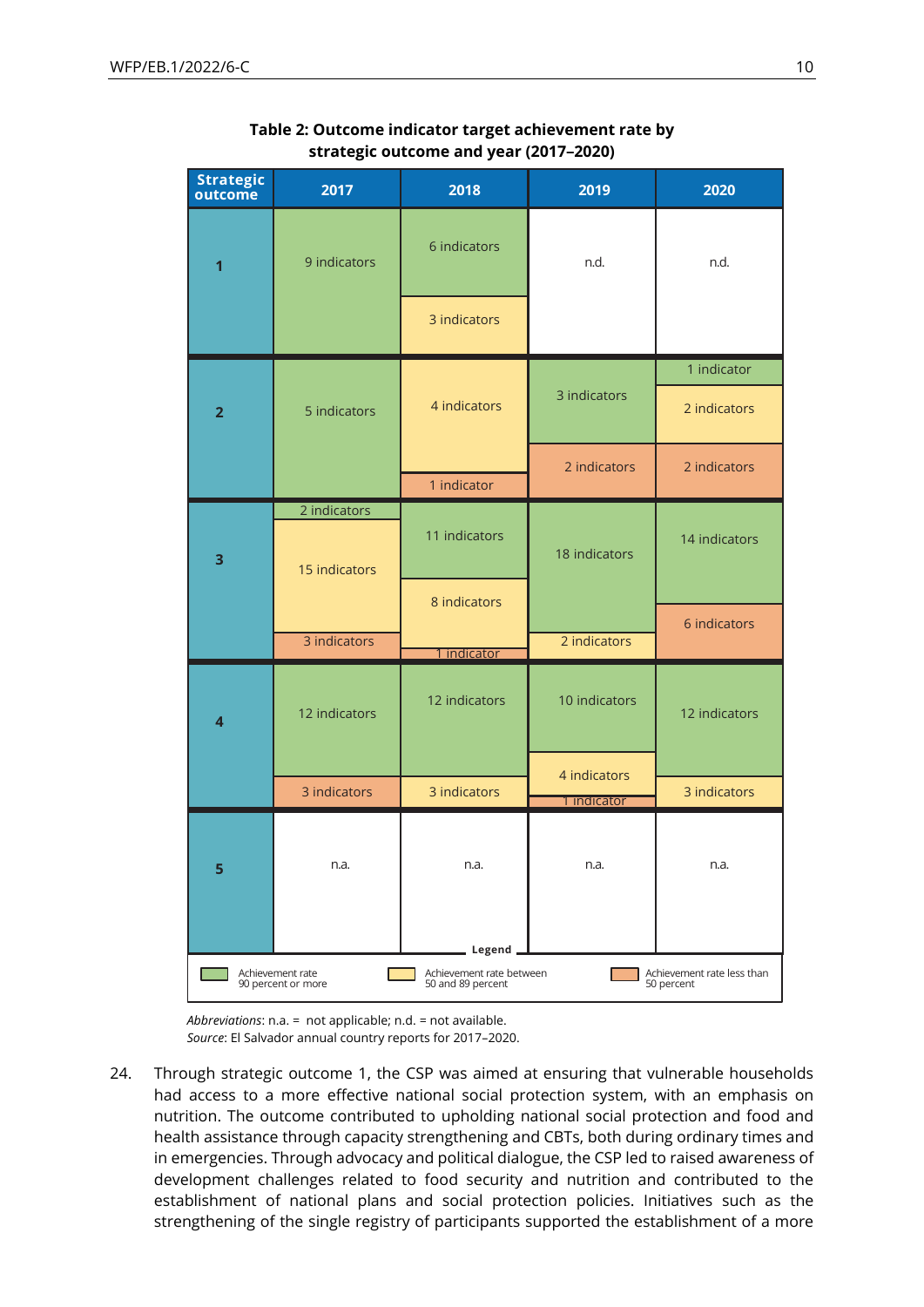universal, accessible and effective protection system, albeit with coverage-related limitations. CBTs and vouchers provided to vocational trainees through the *Gastromotiva* and *ConectArte* projects contributed significantly to beneficiary adoption of healthy food habits and nutrition patterns, as well as to improved beneficiary self-esteem thanks to enhanced labour market access. During the upsurge of the COVID-19 pandemic, the country office contributed to the inclusion of shock-responsive social protection in a foundational concept note on social protection developed by the Ministry of Local Development.

- 25. Strategic outcome 2 was aimed at sustainably increasing the productivity and income of food-insecure smallholder producers and strengthening their associations. The CSP enhanced extension institutions' management capacities and brought about technological advancements in the production plant for the fortified drink Biofortik, with significant improvements in productivity and child nutrition. Moreover, the CSP led to strengthened smallholder associations and networks, facilitation of financial inclusion of entrepreneurs with limited access to credit and introduction of insurance schemes for smallholders, which in turn contributed to micro-business growth. During the COVID-19 pandemic, the country office provided seed capital and biosecurity protective items to women entrepreneurs, enabling them to resume work and productivity.
- 26. Through strategic outcome 3, the CSP was aimed at enhancing the climate resilience of populations and communities living in areas affected by high food insecurity. Participatory approaches were used to support the modernization of the national programme for the recovery of ecosystems and landscapes and the preparation of annual operational plans in selected departments, with positive effects on local governance and citizen engagement. Through technical assistance provided to the Ministry of Environment and Natural Resources and the Directorate General for Civil Protection, the CSP contributed to preserving natural resources and building disaster reduction capacity in emergency settings. Moreover, it brought about innovations (i.e. macro-tunnels and greenhouses) that improved livelihoods of members of the most vulnerable groups in the Dry Corridor by diversifying and increasing their production and dietary intake. That also had a positive impact on family incomes and the local microeconomy.
- 27. Strategic outcome 4 was aimed at ensuring that populations affected by rapid and slow onset disasters have access to food all year. At the national level, the CSP strengthened government preparedness and capacity to respond to emergencies by supporting the implementation of the law and national plan for civil protection and disaster prevention and mitigation. The modernization of assets such as the crisis room from which the Government coordinates disaster responses and the conduct of specialized training further strengthened government capacity to assess and respond to emergencies. At the subnational level, the CSP reactivated local commissions belonging to the national civil protection system in the risk-prone areas of San Miguel and Usulután, with a positive impact on the reduction of prolonged fires.
- 28. Strategic outcome 5 was aimed at strengthening the capacity of national and local institutions to manage food security and nutrition policies and programmes. The CSP contributed to the definition of regulatory frameworks for food security through support for the design of the national food and nutrition security policy for 2018–2028. Multisectoral and multistakeholder platforms such as the departmental and municipal committees on food security and nutrition were supported beginning in 2018, leading to the establishment of food security plans in 6 of 14 departments, but funding shortfalls and the COVID-19 pandemic had serious implications for South-South cooperation activities, which were only implemented to a limited degree.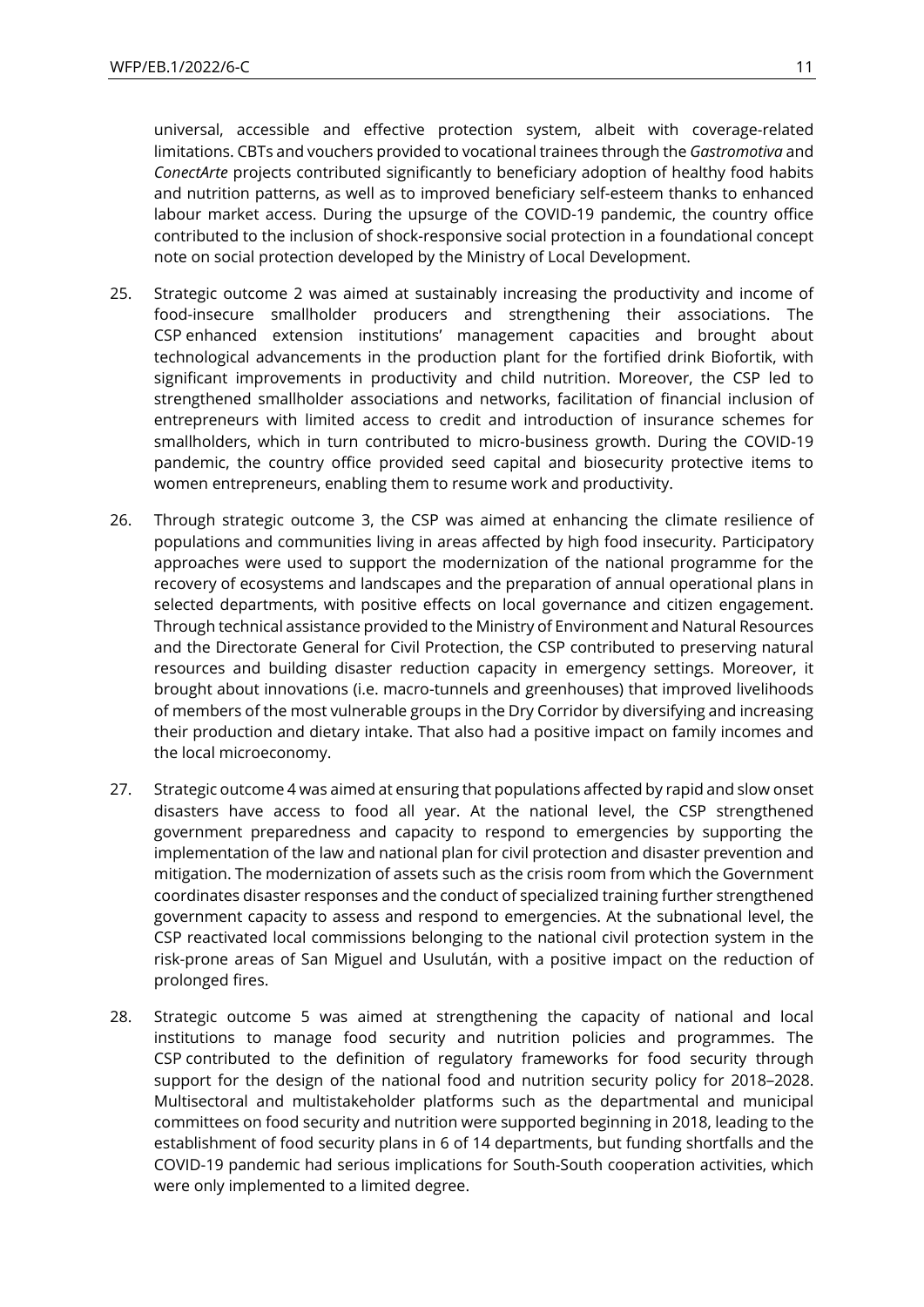#### *Humanitarian principles, accountability to affected populations, protection and the environment*

- 29. Impartiality, respect for target populations, professionalism, neutrality and promotion of the autonomy of assisted populations are distinguishing features of the CSP. WFP led the humanitarian country team response to the COVID-19 pandemic and the inter-agency United Nations emergency technical team and contributed to providing solutions in hard-to-reach areas.
- 30. WFP involved communities in decision making on assistance and programming. Through the active use of community-based participatory planning and complaint and feedback mechanisms, voices of affected populations were heard, especially during the COVID-19 pandemic, when the country office added a telephone number for receiving beneficiaries' concerns.
- 31. The CSP contributed to environmental protection by implementing, in the most vulnerable areas of the Dry Corridor, activities that promoted the preservation of natural resources. Environmental considerations and climate change adaptation were central in asset creation and resilience activities.

#### *Gender and equity*

32. The CSP considered the principles of gender equality and women's empowerment (GEWE) through interventions that ensured the equal presence of women and men beneficiaries (figure 4) and contributed to an increase in decisions made by women on the use of assistance provided by WFP.



#### **Figure 4: Annual planned versus actual beneficiaries by sex (2017‒2020)**

Source: COMET report CM-R001b, annual country beneficiaries (2017-2020).

33. The CSP did not, however, adopt a gender-transformative approach to capacity strengthening programming or partnerships. Despite the fact that violence against women and girls is known to increase markedly in emergency contexts, GEWE was not sufficiently taken into account in the work with the national civil protection system. The country office did not join the Spotlight Initiative, a project led by the United Nations and the European Union to eliminate gender-based violence. In addition, the CSP did not include a budget for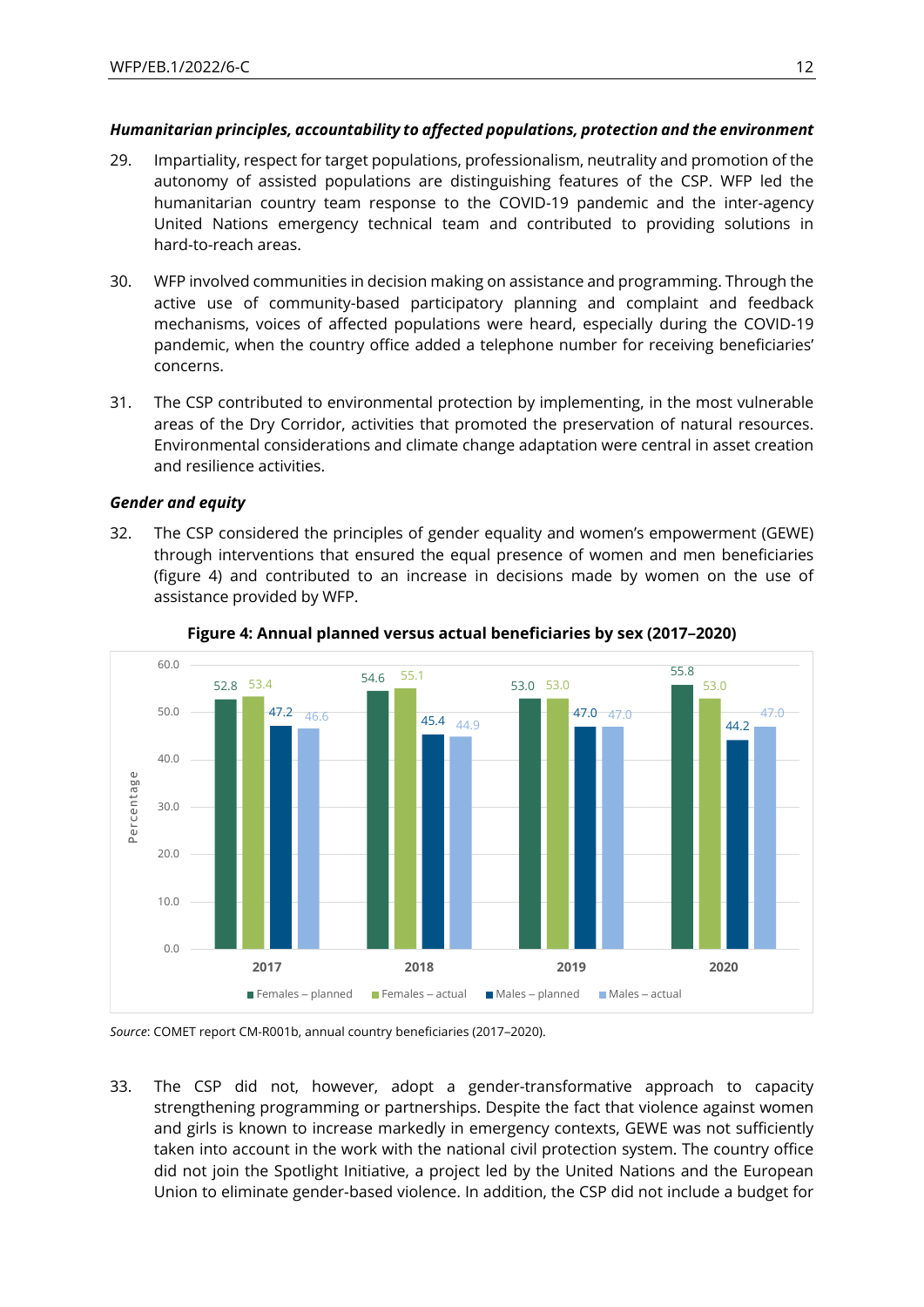GEWE interventions and the corporate target of allocating 15 percent of resources to gender equality activities by 2020 was not achieved.

34. During the COVID-19 pandemic, humanitarian assistance was expanded to include people with limited access to social services, such as people living with HIV, indigenous people and groups highly affected by their informal economic activities, such as sex workers. The CSP also reached population groups with limited access to social protection schemes and forums, such as populations displaced by internal violence and people with disabilities.

### *Sustainability*

35. The CSP generated favourable conditions for the sustainability of interventions through the institutionalization of activities and the strengthening of partnerships with national entities. In addition, the country office provided training for trainers for a significant number of government personnel and smallholder producers in emergency preparedness and response, a strategy allowing for the replication of achievements in the future. Nevertheless, the sustainability and scalability of achievements over time was hindered by the lack of adoption and expansion of activities by the Government and the lack of an explicit strategy in the CSP.

### **To what extent has WFP used its resources efficiently in contributing to country strategic plan outputs and strategic outcomes?**

#### *Timeliness*

36. In emergency settings, assistance through CBTs was timely and met its distribution targets. The country office was agile and quick to identify and assist households during the COVID-19 pandemic and in response to the Amanda and Cristobal tropical storms and the Eta and Iota hurricanes. In contrast, institutional and capacity strengthening activities not linked to emergencies faced delays due to administrative procedures and external factors such as institutional adjustments resulting from the change of government.

#### *Appropriateness of the coverage and targeting*

- 37. Overall, targeting and coverage were appropriate. During CSP implementation, the number of direct beneficiaries increased in proportion to the availability of funding. In 2020, geographical coverage was expanded due to the emergency arising from the COVID-19 pandemic and natural disasters, reaching vulnerable population groups with limited access to social protection. Activities were more intense in areas with high levels of poverty and food insecurity such as Ahuachapán, Santa Ana, Cabañas, Usulután, Morazán, La Unión and San Miguel. This territorial expansion allowed for coverage of 219 out of 262 municipalities.
- 38. Targeting processes combined WFP technical criteria, community participation in decision making and insights from government authorities and community leaders.

#### *Cost efficiency*

39. The country office was proactive in implementing cost-efficient strategies. The political advocacy and dialogue with the Government for the strengthening of the single registry of participants and of the national food and nutrition security policy did not require additional funds other than the salary of WFP staff, resulting in significant budget savings for strategic outcomes 1 and 5. The active use of the "train the trainer" methodology further improved the overall cost-efficiency of the CSP.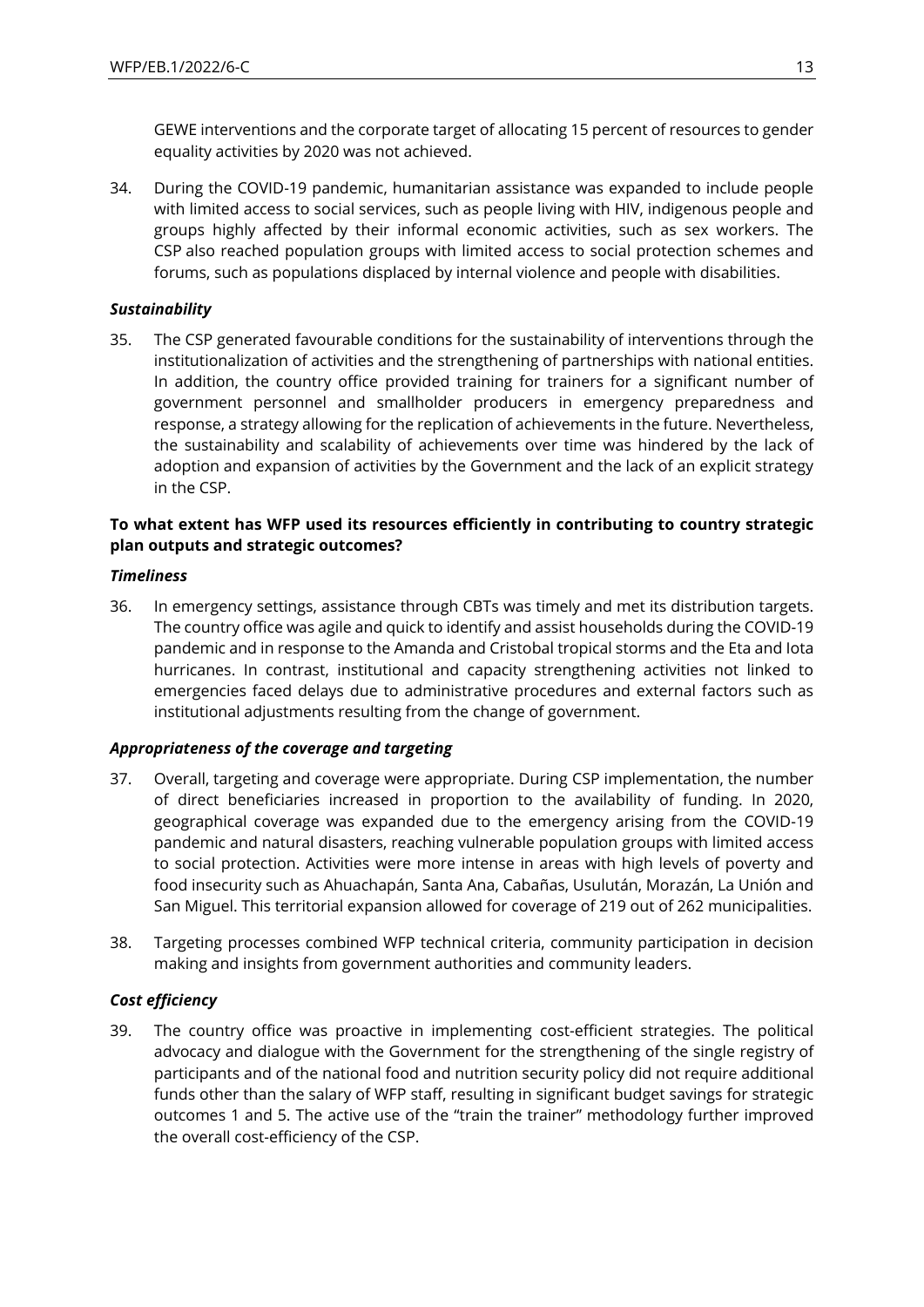40. It should be noted, however, that the macro-tunnel project – an innovative initiative for strengthening production within the Dry Corridor – was higher-cost than alternatives implemented in the country, partly due to the infrastructure it required. Nonetheless, in comparison with similar interventions, the project recovered a considerable area for production and families benefited from the investment made.

#### *Alternative cost-effectiveness measures*

- 41. The country office sought ways to reduce direct assistance transaction costs.<sup>16</sup> The transformation of direct assistance from food transfers to CBTs improved cost-effectiveness. Throughout the term of the CSP, flexibility of delivery increased and additional channels for more agile CBTs were adopted, resulting in timely assistance to over 30,000 beneficiaries during the COVID-19 pandemic in 2020. There were 111,300 planned CBT beneficiaries in 2021.<sup>17</sup>
- 42. In terms of procedures, operating costs were decreased by 84 percent through remote beneficiary monitoring. The WFP-funded Active Monitoring of Social Programmes system also contributed to cost-effectiveness thanks to its innovative approach to real-time collection of anthropometric data.
- 43. Country office leadership of two initiatives for the common procurement of goods and services through the United Nations operations management team further improved the cost-effectiveness of the CSP.

### **What factors explain WFP performance and the extent to which it has made the strategic shift expected under the country strategic plan?**

#### *Use of data and results-based management*

- 44. The CSP design was informed by a diagnosis of the food and nutrition situation in El Salvador carried out by the Latin American Faculty of Social Sciences (*Facultad Latinoamericana de Ciencias Sociales*) and the national council on food and nutrition security (*Consejo Nacional de Seguridad Alimentaria y Nutricional*) in 2017, as well as by evaluations and lessons learned from previous interventions and sectoral, corporate and inter-agency information on food and nutrition security and human development, which served as the basis for consultations with the Government, other entities of the United Nations system, civil society, private actors and academia.
- 45. During the implementation of the CSP, the country office generated timely, high-quality evidence for public policy decision making and targeting for social protection programmes. The data and information generated are valued and used by several public institutions, civil society organizations and United Nations entities in the country that recognize the country office's technical knowledge and comparative advantage.
- 46. While internal learning loops exist within the country office, the CSP did not establish a knowledge management strategy. This impaired the application of results-based management principles, with the CSP lacking the benefit of optimal and systematic use of available evidence and analyses. Results-based management was further weakened by the gap between evidence generation and decision making.

<sup>&</sup>lt;sup>16</sup> In 2016, a study on cost-effective assistance options compared the impact of voucher, cash and multipurpose modalities on beneficiaries affected by drought in the Dry Corridor (WFP. 2017. *[Addressing food insecurity: Does the choice of transfer](https://www.calpnetwork.org/wp-content/uploads/2020/03/1544714317.Multi-Purpose-Cash-Study_El-Salvador-1.pdf)  [modality matter? Study comparing voucher, cash and multipurpose cash in El Salvador](https://www.calpnetwork.org/wp-content/uploads/2020/03/1544714317.Multi-Purpose-Cash-Study_El-Salvador-1.pdf)*).

<sup>17</sup> WFP. 2021. CSP Data Portal (data extracted on 24 November 2021).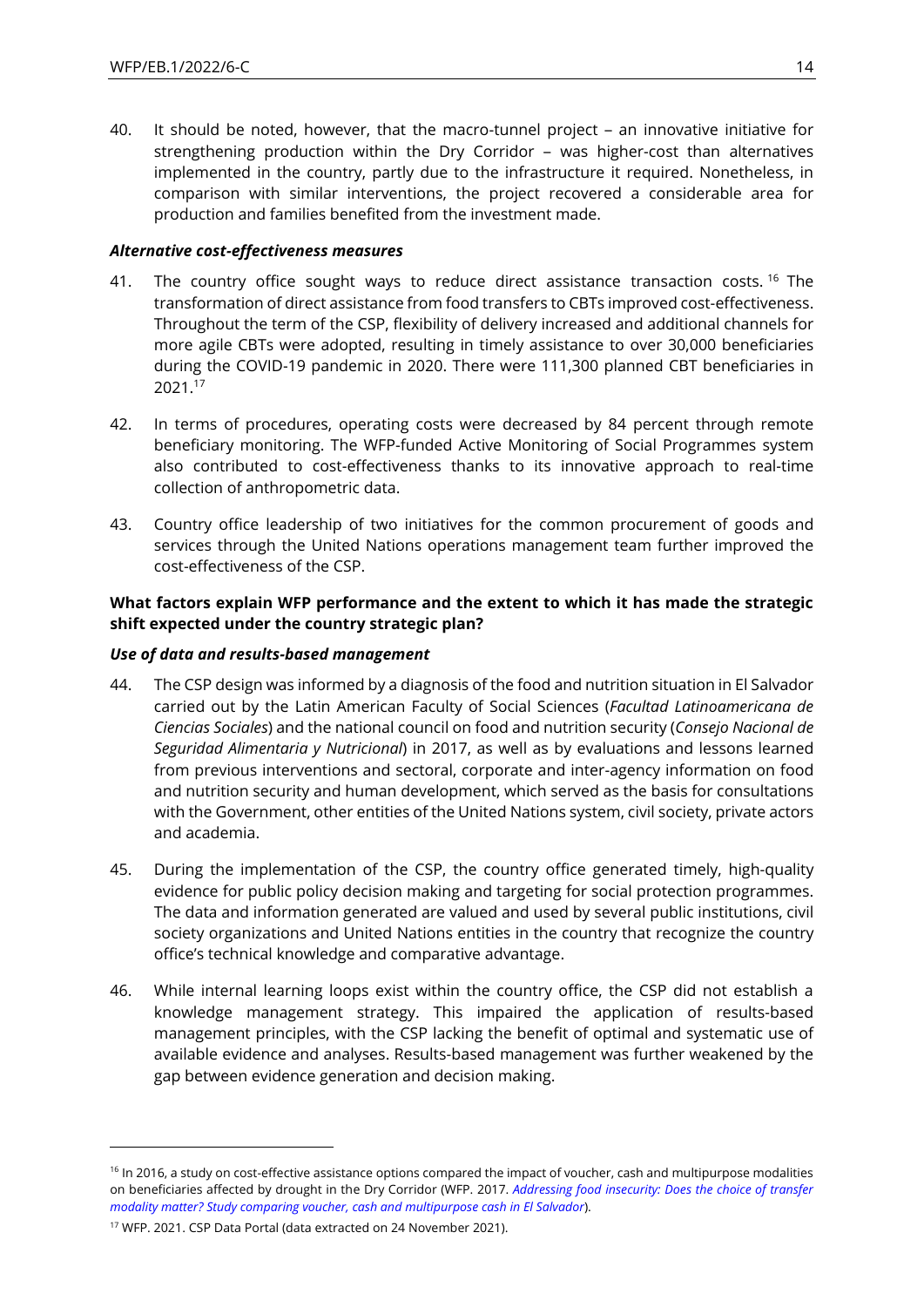### *Predictability, adequacy and flexibility of resources*

- 47. Initially optimistic budgeting meant that resource mobilization was a challenge, and the country office faced funding shortfalls for most of the CSP term. The years 2017 and 2018 were severely under-funded (37.4 percent of planned funding for 2017 was received and 35.7 percent of 2018 funding). In 2019, funding increased to 56.7 percent. The CSP was only adequately funded in 2020, with funding arriving in response to natural disasters and the COVID-19 pandemic. Most of the resources made available were earmarked at the activity level rather than the strategic outcome or CSP level, however, and had limited flexibility.
- 48. The country office undertook several resource mobilization initiatives, including direct contact with donors, inter-agency collaboration (Central Emergency Response Fund, Peacebuilding Fund, Green Climate Fund) and, remarkably, the establishment of a dedicated team responsible for resource mobilization within the partnerships unit in 2018. To a large extent, however, resource mobilization depended on efforts under the strategic outcomes, meaning that opportunities for greater synergy and integration across the whole CSP were missed. Initiatives of the Regional Bureau for Latin America and the Caribbean were focused on resource mobilization with multilateral banks such as the Inter-American Development Bank and the World Bank; however, international financial institutions have scant awareness of the work of the El Salvador country office.

#### *Strategic partnerships*

- 49. In implementing the CSP, the country office maintained its historical partnerships, incorporated new partnerships and positioned itself within multipurpose networks relevant to its mandate.
- 50. The humanitarian response mandate of WFP makes it a strategic partner for the Government and within the United Nations system. In emergency situations, the country office maintained a close relationship with the national civil protection system, which produced contingency plans with the participation and consensus of several government agencies. Furthermore, the country office kept abreast of El Salvador's decentralization process and cooperated with the Ministry of Local Development and municipal governments in implementing the CSP. Partnerships at the municipal level facilitated programmatic performance.
- 51. Cooperation with other United Nations entities made it possible to expand beneficiary coverage and mobilize funds; however, the extensive inter-agency work was neither explicitly acknowledged as an intervention modality in the CSP nor included in the CSP reporting system.
- 52. In line with the 2030 Agenda and SDG 17, the CSP established and nurtured partnerships with the private sector and academia.

#### *Flexibility in dynamic operational contexts*

53. The CSP proved to be flexible and allowed timely adjustment to changing circumstances. The widespread presence of field monitors and proximity to communities in particular provided information on the evolving needs of beneficiaries and subsequently allowed adjustments to the CSP to adapt to new problems and local dynamics. During the COVID-19 pandemic, this was made possible by cooperation with community leaders and the use of remote communication tools.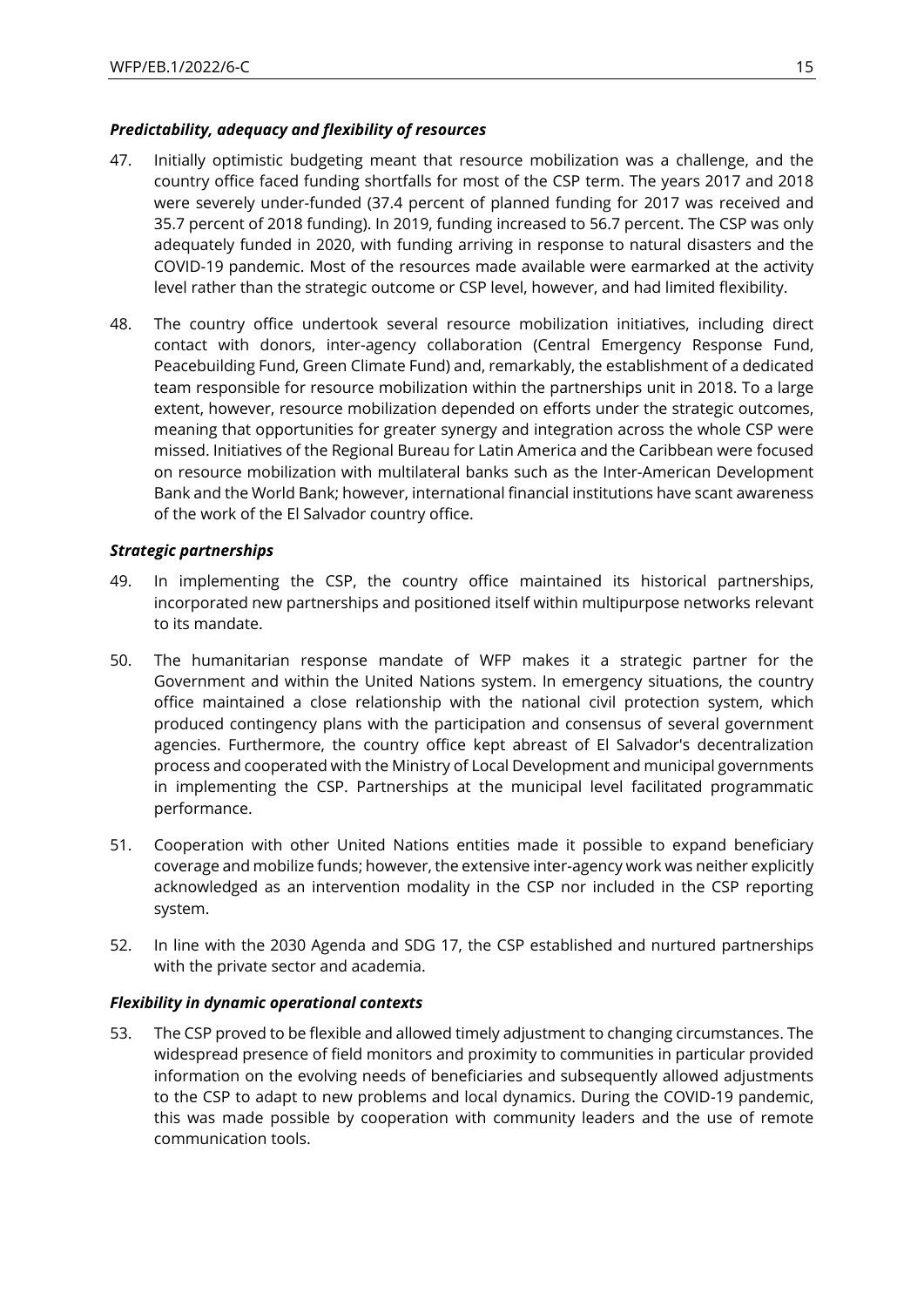- 54. The flexibility of the CSP is evidenced by adaptive practices such as incorporation of new groups of beneficiaries (returned migrants and displaced persons, people with disabilities) and territories (rural and urban); adaptation of solutions to local specificities; activity adjustments to meet new government requirements; and innovation in assistance modalities for emergencies.
- 55. Compared to previous WFP portfolios in the country, the CSP was designed to provide more flexibility in programming and enhance synergies among strategic outcomes. With few exceptions, however, these aspects were not fully explored due to siloed programmatic work and limited application of results-based management.

#### *Human resources and internal capacity*

56. The country office's capacity to mobilize, in a timely manner, staff know-how, perseverance, dedication and readiness in respect of conflict resolution are additional factors explaining WFP's performance. The CSP in fact benefited from the reputational capital of the country office, which is attributable to the technical knowledge, willingness, strong commitment and attentive listening of its staff. Partners appreciated and acknowledged country office management leadership and technical staff capacity to think "outside the box" and innovate.

# **Conclusions**

- 57. The El Salvador CSP for 2017–2021 successfully prioritized key issues related to national development challenges such as food security, resilience to shocks and capacity strengthening. It enabled WFP's strategic shift due to its combination of humanitarian emergency assistance and capacity strengthening to address root causes. Some of the underlying assumptions behind the CSP – regarding matters such as how much funding would be available and the continuation of projects by government counterparts – only partially held true, however, with implications for programming and the sustainability of results.
- 58. The country office successfully expanded and strengthened partnerships with national and local state actors, communities and other United Nations system entities to achieve the SDGs. The country office is recognized as a strategic partner for government counterparts, the United Nations country team, implementing partners, development cooperation entities and civil society organizations and as a key player in humanitarian response. It is less well known, however, for its contributions to development and capacity strengthening, which could be better exploited. There is scope to make the most of such contributions through development interventions that, without diminishing the focus on emergencies and food security, contribute to strengthening the capacity of state institutions and civil society organizations.
- 59. In the context of United Nations development system reform, WFP demonstrated its willingness to work with other agencies. The country office sought complementarities with other United Nations organizations and development and cooperation actors in the country. Inter-agency collaboration became a modality of intervention even though the initial CSP did not explicitly provide for it.
- 60. While the delivery of emergency response assistance was appropriate and timely, institutional capacity strengthening activities in ordinary times faced delays due to administrative procedures and external factors beyond WFP's control. The CSP contributed to capacity strengthening through the establishment of an enabling environment, the consolidation of institutional and community capacity and capacity development for individuals. It made significant contributions to SDGs 2 and 17 and the 2030 Agenda in general; however, a lack of gender analysis limited WFP's capacity to contribute to SDG 5.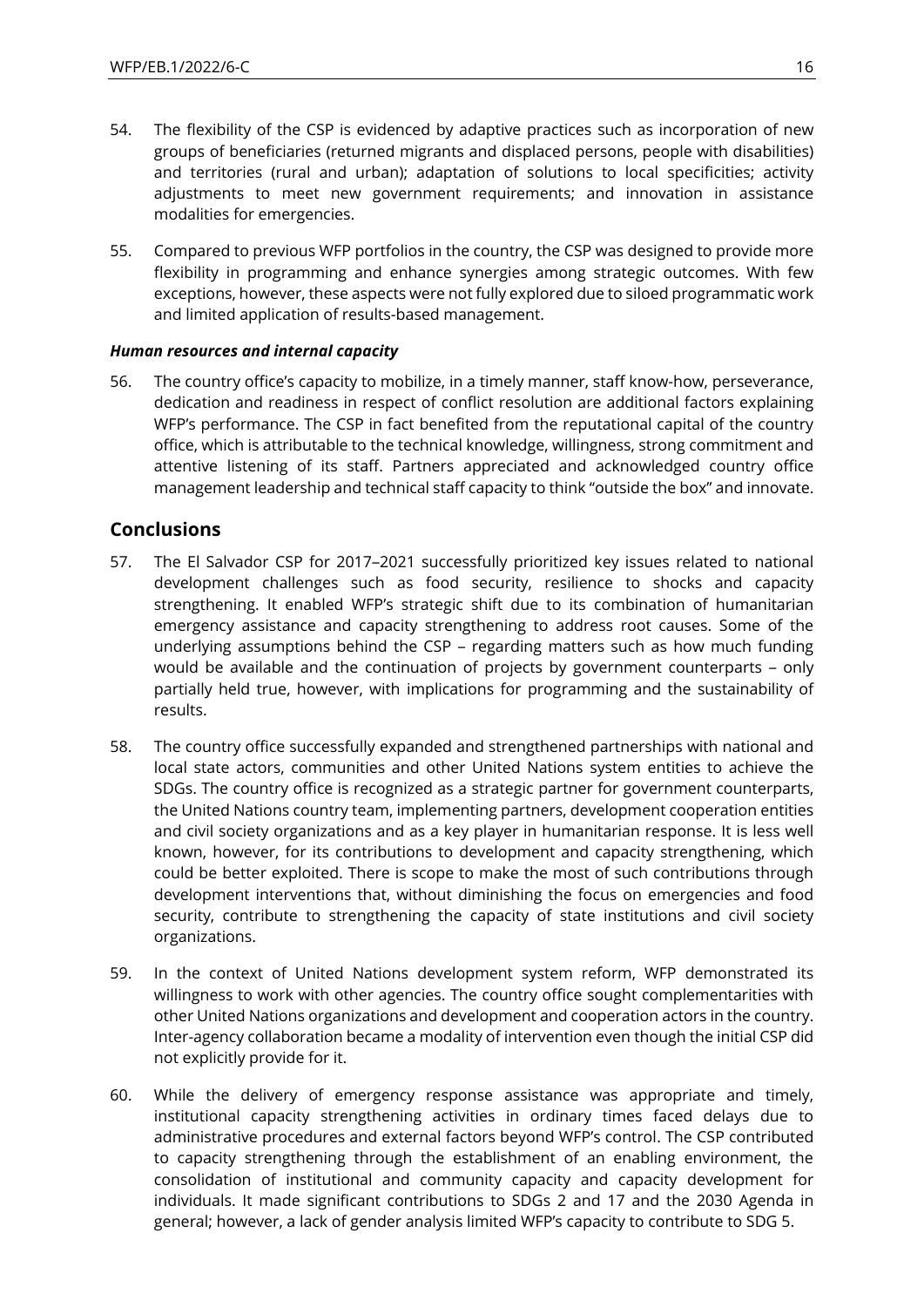- 61. The CSP fostered the sustainability of achievements by building capacity at the national and local level. Despite stakeholder expectations regarding WFP engagement in the post-COVID-19 scenario, some successful pilot projects were not scaled up for reasons beyond WFP's control. There is room for improvement in the identification of sustainability and scale-up conditions.
- 62. Even though the critical assumption on the availability of funding from the Government of El Salvador and other donors did not fully hold true, the CSP brought about positive results across all outcomes. This was possible thanks to country office adaptive capacity, the development of a high-level advocacy and policy dialogue by specialized staff and the search for alternative cost-effective strategies and complementarity with other United Nations organizations.
- 63. Given the quality and magnitude of the available data and studies conducted, the absence of a knowledge management strategy is a missed opportunity for WFP to position itself as a "knowledge" agency on crucial national development issues, including emergencies. The absence of a knowledge management strategy affected results-based management, which was already weakened by non-SMART<sup>18</sup> mandatory corporate indicators on capacity strengthening.

### **Recommendations**

64. The evaluation gave rise to two strategic and four operational recommendations relevant to key issues for El Salvador's next CSP. For most sub-recommendations, progress would be envisaged during the 2022–2026 implementation cycle, with a mid-term review in 2024.

<sup>&</sup>lt;sup>18</sup> SMART is an acronym for specific, measurable, attainable, relevant and time-bound.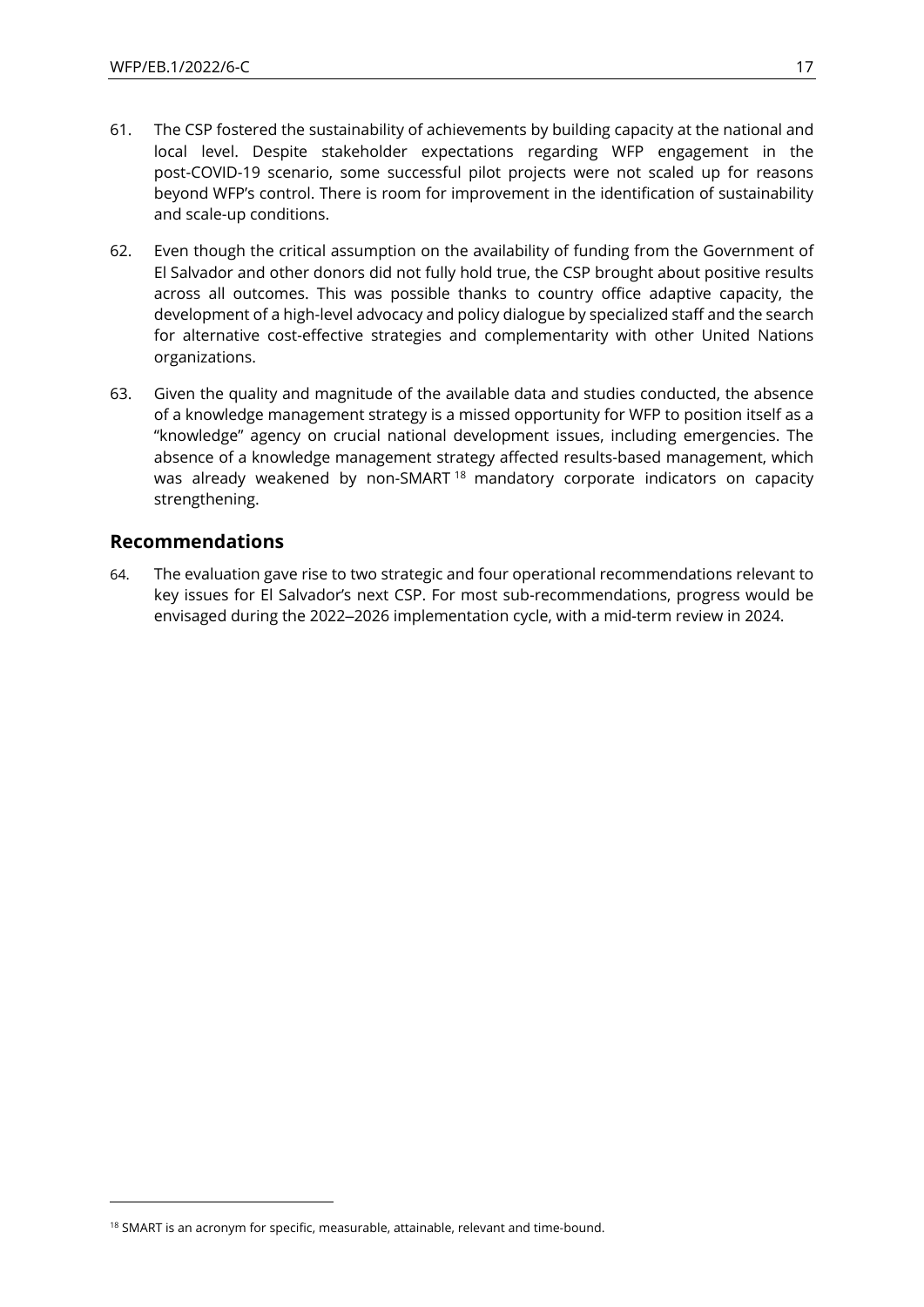| <b>Recommendations</b>                                                                                                                                                                                                                                                                                                                                                                                                | <b>Recommendation</b><br>type | <b>Priority</b> | <b>Responsible WFP</b><br>offices and<br>divisions              | <b>Supporting entities</b>                                                            | <b>Deadline for</b><br>completion                                                    |
|-----------------------------------------------------------------------------------------------------------------------------------------------------------------------------------------------------------------------------------------------------------------------------------------------------------------------------------------------------------------------------------------------------------------------|-------------------------------|-----------------|-----------------------------------------------------------------|---------------------------------------------------------------------------------------|--------------------------------------------------------------------------------------|
| Recommendation 1: WFP should harness its strategic<br>position and reputational capital to position itself as a key<br>development partner in the post-COVID-19 reconstruction.                                                                                                                                                                                                                                       | Strategic                     | High            | Country office -<br>management                                  |                                                                                       |                                                                                      |
| 1.1 Develop a plan for expanding and consolidating partnerships<br>with high-level political and institutional stakeholders in the<br>country, international cooperation entities and international<br>financial institutions and monitor the plan's implementation with<br>twice-yearly assessments of its continued relevance.                                                                                      | Strategic                     | High            | Country office -<br>management                                  | Country office -<br>programme,<br>partnerships and<br>communications<br>units         | December 2022<br>and twice-yearly<br>assessments<br>throughout CSP<br>implementation |
| 1.2 Develop a communication strategy focused on WFP's ability<br>to strengthen institutional capacity, aimed at conveying the<br>results achieved for Sustainable Development Goals 2 and 17<br>and the 2030 Agenda for Sustainable Development overall<br>targets under the country strategic plan for 2017-2021, and<br>other WFP assets, such as its global recognition as the 2020<br>Nobel Peace Prize laureate. | Strategic                     | High            | Country office -<br>partnerships and<br>communications<br>units | Country office -<br>research assessment<br>and monitoring (RAM)<br>unit               | December 2022                                                                        |
| 1.3 Together with the regional bureau, establish a dialogue with<br>international financial institutions to promote projects in the<br>Central American subregion and South-South cooperation<br>projects.                                                                                                                                                                                                            | Strategic                     | High            | Country office -<br>management                                  | Regional bureau -<br>partnerships, South-<br>South cooperation<br>and programme units | December 2022                                                                        |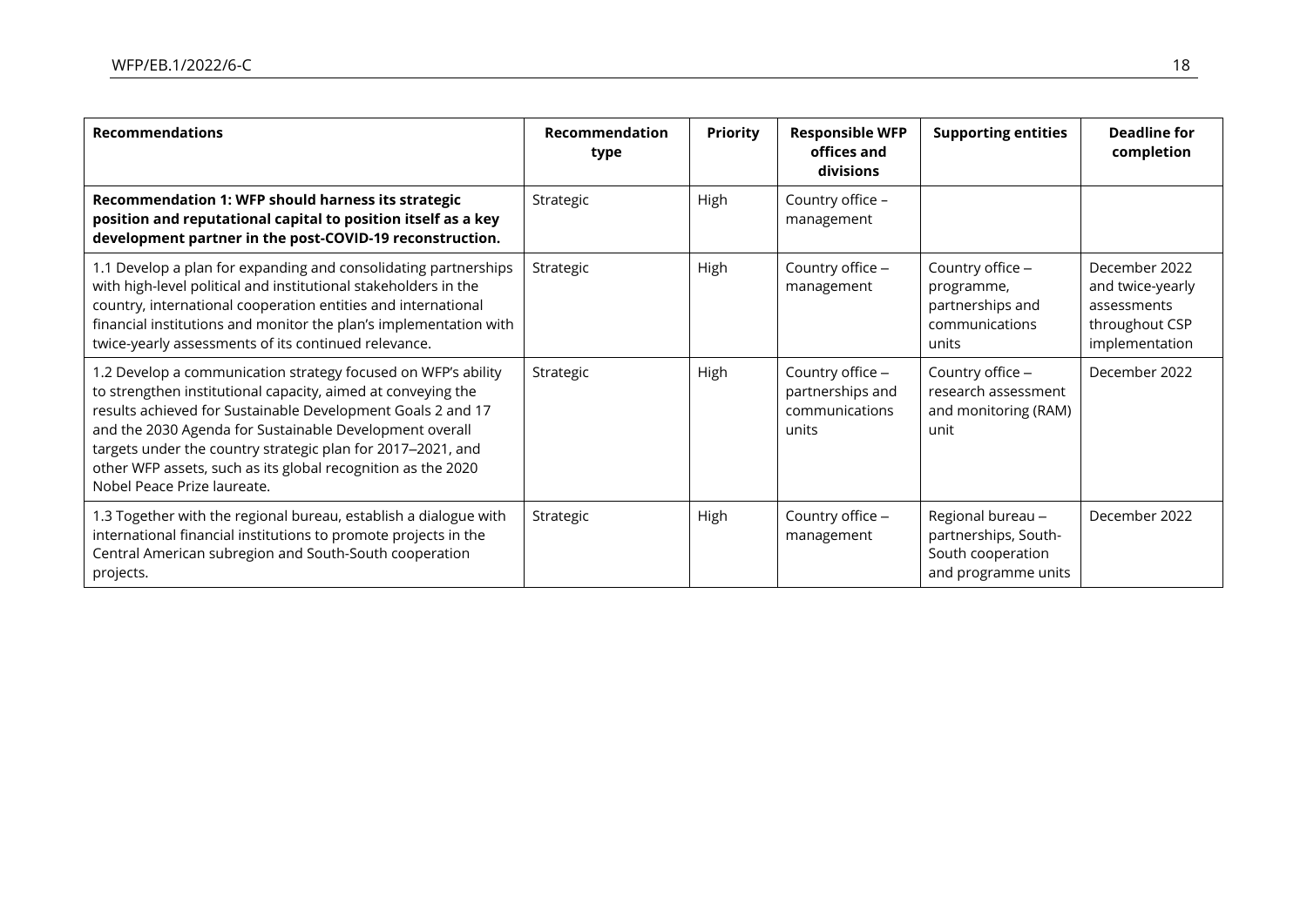| <b>Recommendations</b>                                                                                                                                                                                                                                                                                                                                                                                                                                                                                                                                           | Recommendation<br>type | <b>Priority</b> | <b>Responsible WFP</b><br>offices and<br>divisions | <b>Supporting entities</b>                  | <b>Deadline for</b><br>completion                            |
|------------------------------------------------------------------------------------------------------------------------------------------------------------------------------------------------------------------------------------------------------------------------------------------------------------------------------------------------------------------------------------------------------------------------------------------------------------------------------------------------------------------------------------------------------------------|------------------------|-----------------|----------------------------------------------------|---------------------------------------------|--------------------------------------------------------------|
| <b>Recommendation 2: Considering the Sustainable</b><br>Development Goals in the post-COVID-19 reconstruction, the<br>new country strategic plan should link its strategic<br>outcomes, explicitly incorporate intervention modalities<br>that are linked with the strengthening of national capacity<br>and expressly capture the logic of the humanitarian-<br>development-peace nexus.                                                                                                                                                                        | Strategic              | High            | Country office -<br>management                     |                                             |                                                              |
| 2.1 Design the new country strategic plan theory of change to<br>consider and reflect: the connections between the strategic<br>outcomes and the principles of the triple nexus, translating them<br>into activities; the connections between the capacity<br>strengthening domains (enabling environment, organizational<br>and individual); and the various modes of engagement with<br>stakeholders (advocacy and political dialogue, capacity<br>development, knowledge management, direct assistance, inter-<br>agency coordination and awareness-raising). | Strategic              | High            | Country office -<br>management                     | Country office -<br>programme unit          | Incorporate into<br>the new CSP<br>(February/<br>March 2022) |
| 2.2 Strengthen internal coordination within the country office as<br>well as monitoring and evaluation processes to ensure<br>connections among activities and to shape interventions that<br>progress synergically.                                                                                                                                                                                                                                                                                                                                             | Strategic              | High            | Country office -<br>management                     | Country office - RAM<br>and programme units | June 2022                                                    |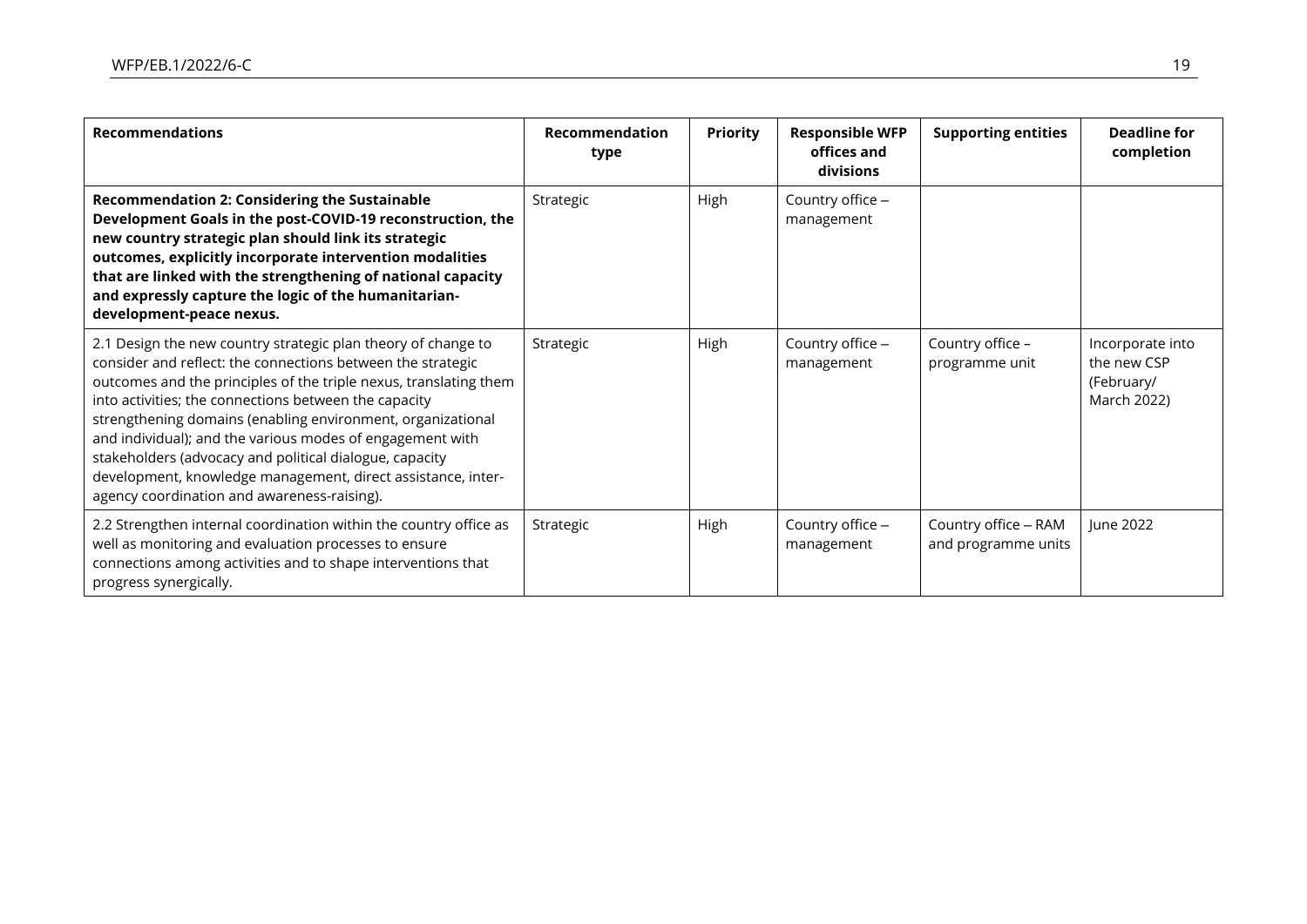| <b>Recommendations</b>                                                                                                                                                                                                                                                                                                                                                                                                                   | <b>Recommendation</b><br>type | <b>Priority</b> | <b>Responsible WFP</b><br>offices and<br>divisions | <b>Supporting entities</b>                                                                                                        | <b>Deadline for</b><br>completion                            |
|------------------------------------------------------------------------------------------------------------------------------------------------------------------------------------------------------------------------------------------------------------------------------------------------------------------------------------------------------------------------------------------------------------------------------------------|-------------------------------|-----------------|----------------------------------------------------|-----------------------------------------------------------------------------------------------------------------------------------|--------------------------------------------------------------|
| Recommendation 3: The new country strategic plan should<br>continue adopting a gender-transformative approach, with<br>relevant measures applied in the targeting of beneficiaries,<br>in partnerships and in the implementation of inter-agency<br>strategies.                                                                                                                                                                          | Operational                   | High            | Country office -<br>management                     |                                                                                                                                   |                                                              |
| 3.1 Map the gender gaps, considering intersectionalities<br>(socioeconomic status, age, territory, ethnicity, disability and<br>gender identity), and incorporate measures to reduce such<br>gender gaps into the theory of change and the design of the new<br>country strategic plan, combining parity criteria with affirmative<br>action and gender-mainstreaming institutional interventions and<br>using gender marker indicators. | Operational                   | High            | Country office -<br>gender focal point             | Country office -<br>programme unit<br>Regional bureau -<br>gender focal point                                                     | Incorporate into<br>the new CSP<br>(February/<br>March 2022) |
| 3.2 Mainstream a gender approach in high-level advocacy by<br>mapping key institutions and stakeholders with a gender<br>equality mandate, establishing a dialogue and implementing<br>gender-transformative actions with them.                                                                                                                                                                                                          | Operational                   | High            | Country office -<br>management                     | Country office -<br>gender focal point;<br>partnerships and<br>communications<br>units<br>Regional bureau -<br>gender focal point | December 2022                                                |
| 3.3 Incorporate a gender-transformative approach in working<br>agreements with partners and in partnerships with development<br>cooperation actors.                                                                                                                                                                                                                                                                                      | Operational                   | High            | Country office -<br>programme unit                 | Country office -<br>gender focal point;<br>partnerships and<br>communications<br>units<br>Regional bureau -<br>gender focal point | December 2022                                                |
| 3.4 Ensure that the communication strategy of the country office<br>gives greater visibility to the achievement of results for gender<br>equality and women's empowerment.                                                                                                                                                                                                                                                               | Operational                   | Medium          | Country office -<br>communications<br>unit         | Country office -<br>gender focal point;<br>RAM unit                                                                               | December 2022                                                |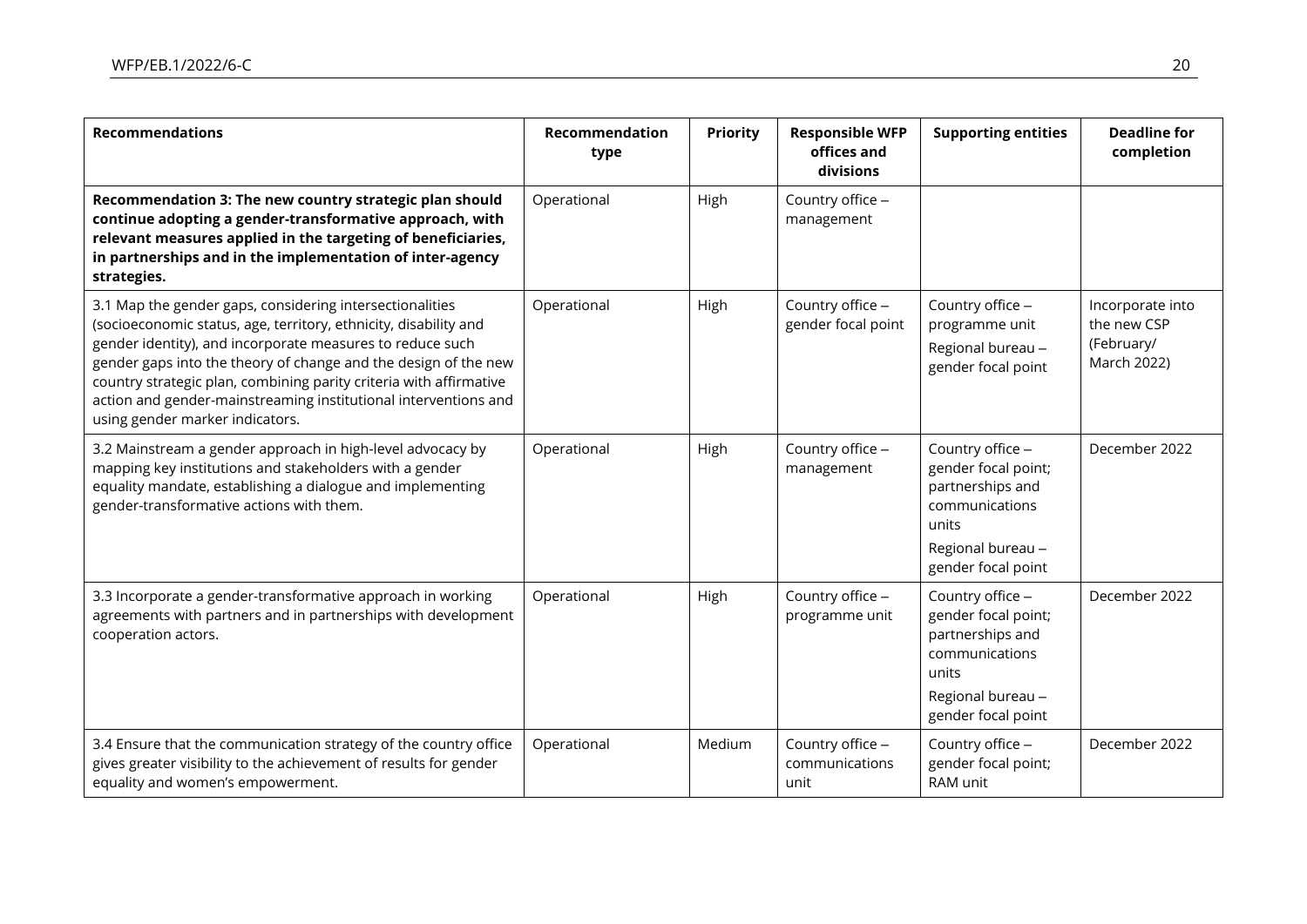| <b>Recommendations</b>                                                                                                                                                                                                                                                                                                                                                                                                                                                                                                                          | Recommendation<br>type | <b>Priority</b> | <b>Responsible WFP</b><br>offices and<br>divisions | <b>Supporting entities</b>                                              | <b>Deadline for</b><br>completion                                                     |
|-------------------------------------------------------------------------------------------------------------------------------------------------------------------------------------------------------------------------------------------------------------------------------------------------------------------------------------------------------------------------------------------------------------------------------------------------------------------------------------------------------------------------------------------------|------------------------|-----------------|----------------------------------------------------|-------------------------------------------------------------------------|---------------------------------------------------------------------------------------|
| 3.5 Develop a plan to ensure that the country office progresses<br>on internal awareness-raising and capacity-building activities on<br>gender equality and women's empowerment, making use of the<br>recent addition of staff specialized in gender.                                                                                                                                                                                                                                                                                           | Operational            | Medium          | Country office -<br>gender focal point             | Regional bureau -<br>gender focal point                                 | December 2022                                                                         |
| Recommendation 4: WFP should develop a strategy for<br>enhancing the sustainability of its interventions under the<br>country strategic plan.                                                                                                                                                                                                                                                                                                                                                                                                   | Operational            | Medium          | Country office -<br>programme unit                 |                                                                         |                                                                                       |
| 4.1 Incorporate consideration of conditions for sustainability and<br>the scaling up of strategic outcomes into the new country<br>strategic plan. Such considerations should include the availability<br>of funding for continued action and the sustainability of<br>achievements; commitment by government counterparts; high-<br>level advocacy and political dialogue with the Government of El<br>Salvador and the private sector; and strengthened partnerships<br>within the United Nations system to promote inter-agency<br>projects. | Operational            | Medium          | Country office -<br>programme unit                 | Country office -<br>budget and<br>programming and<br>partnerships units | Incorporate into<br>the new CSP<br>(February/<br>March 2022)                          |
| 4.2 Include contextual risks beyond WFP's control that could<br>affect the sustainability of interventions in risk assessments<br>conducted regularly by the country office and conduct<br>twice-yearly risk assessments during the term of the country<br>strategic plan, in line with the annual performance plan cycle.                                                                                                                                                                                                                      | Operational            | Medium          | Country office -<br>programme unit                 | Country office - RAM<br>and budget and<br>programming units             | June 2022 and<br>twice-yearly risk<br>assessments<br>throughout CSP<br>implementation |
| 4.3 Develop a road map for scaling up pilot projects and<br>strengthening partner commitments in terms of resources and<br>timelines.                                                                                                                                                                                                                                                                                                                                                                                                           | Operational            | Medium          | Country office -<br>programme unit                 | Country office - RAM<br>and partnerships<br>units                       | December 2022                                                                         |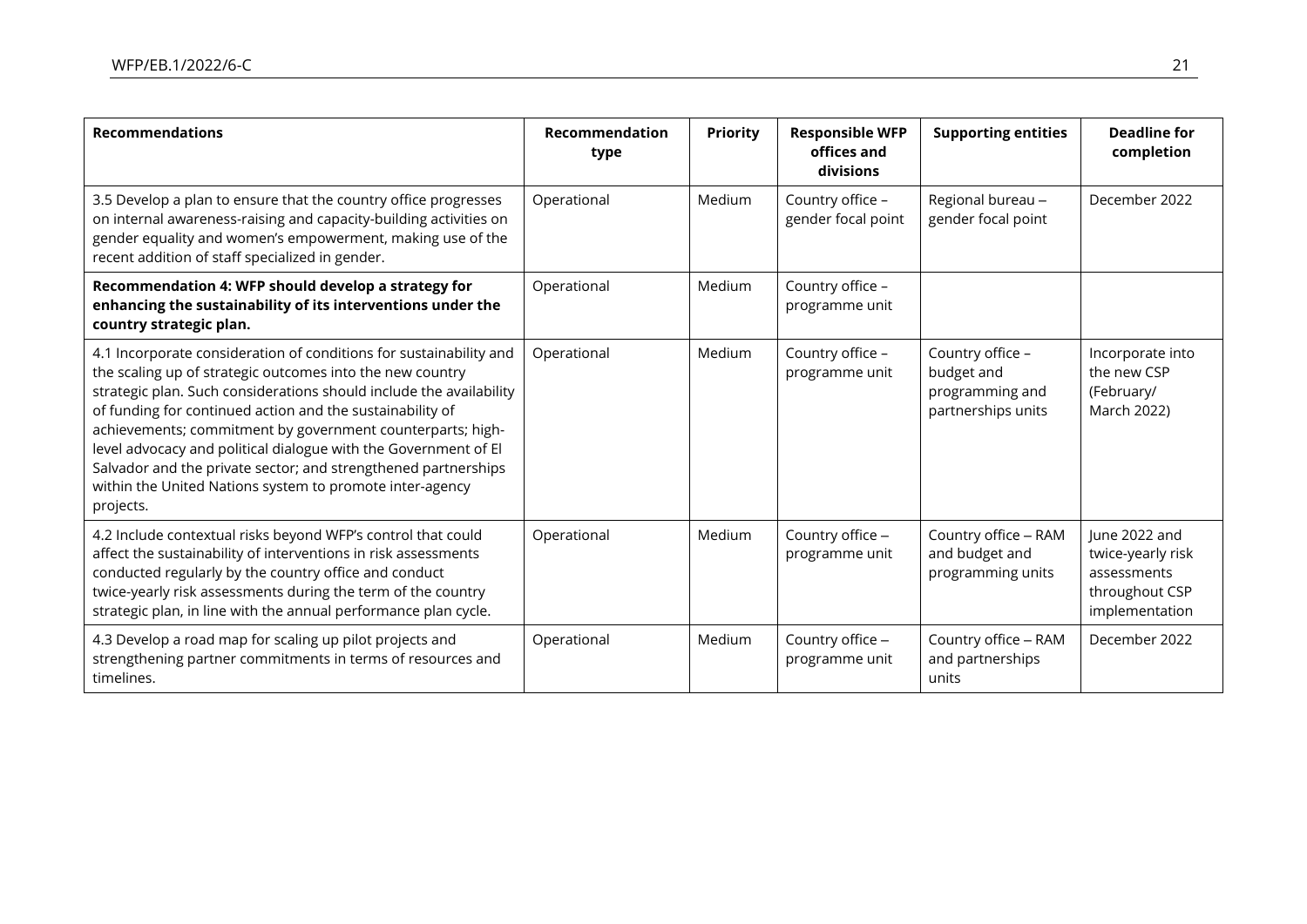| <b>Recommendations</b>                                                                                                                                                                                                                                                | <b>Recommendation</b><br>type | <b>Priority</b> | <b>Responsible WFP</b><br>offices and<br>divisions | <b>Supporting entities</b>                        | <b>Deadline for</b><br>completion                            |
|-----------------------------------------------------------------------------------------------------------------------------------------------------------------------------------------------------------------------------------------------------------------------|-------------------------------|-----------------|----------------------------------------------------|---------------------------------------------------|--------------------------------------------------------------|
| <b>Recommendation 5: Promote the results-based</b><br>management approach in programme management, in the<br>internal management of the country office and across the<br>country office organizational culture.                                                       | Operational                   | Medium          | Country office -<br>management                     |                                                   |                                                              |
| 5.1 Ensure that the theory of change of the new country strategic<br>plan clearly identifies the causal chain and its intermediate and<br>final effects, setting out the rationale for the activities, taking into<br>account the expected outputs.                   | Operational                   | Medium          | Country office -<br>RAM unit                       | Country office -<br>programme unit                | Incorporate into<br>the new CSP<br>(February/<br>March 2022) |
| 5.2 Ensure that the new country strategic plan includes specific,<br>measurable, attainable, relevant and time-bound indicators, in<br>addition to the corporate indicators used to track the capacity<br>strengthening strategy and advocacy and political dialogue. | Operational                   | Medium          | Country office -<br>RAM unit                       | Country office -<br>programme unit                | December 2022                                                |
| 5.3 Strengthen the link between evidence generation, design and<br>decision making in implementation by involving monitoring and<br>evaluation staff in decision making processes.                                                                                    | Operational                   | Medium          | Country office -<br>management                     | Country office - RAM<br>and programme units       | December 2022                                                |
| 5.4 Use the information generated by WFP field monitors to<br>develop a country strategic plan with greater integration among<br>strategic outcomes, facilitating feedback loops and corrective<br>measures.                                                          | Operational                   | Medium          | Country office -<br>programme unit                 | Country office - RAM<br>unit                      | December 2022                                                |
| 5.5 Establish agreements with implementing partners and with<br>the Government of El Salvador to incorporate adaptive planning<br>into interventions, generating results-based management<br>capacity among partners.                                                 | Operational                   | Medium          | Country office -<br>programme unit                 | Country office - RAM<br>and partnerships<br>units | June 2023                                                    |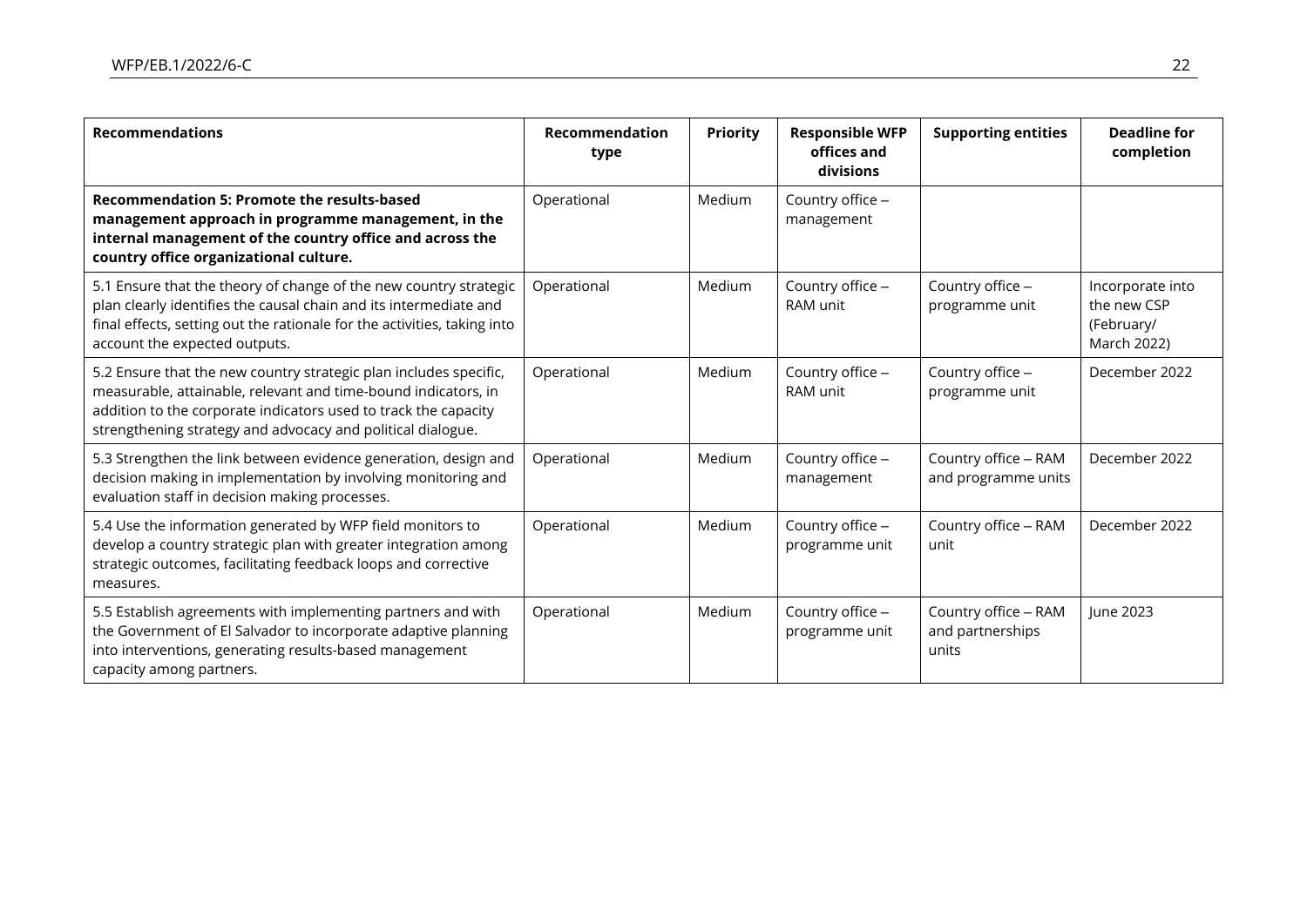| <b>Recommendations</b>                                                                                                                                                                                            | <b>Recommendation</b><br>type | <b>Priority</b> | <b>Responsible WFP</b><br>offices and<br>divisions | <b>Supporting entities</b>                                                                                     | Deadline for<br>completion                                                       |
|-------------------------------------------------------------------------------------------------------------------------------------------------------------------------------------------------------------------|-------------------------------|-----------------|----------------------------------------------------|----------------------------------------------------------------------------------------------------------------|----------------------------------------------------------------------------------|
| Recommendation 6: Develop a resource mobilization<br>strategy with medium- and long-term horizons.                                                                                                                | Operational                   | Medium          | Country office -<br>RAM unit                       |                                                                                                                |                                                                                  |
| 6.1 Establish, through a participatory process, a phased resource<br>mobilization strategy, monitor its progress (with measurable<br>milestones or checkpoints) and determine intermediate and final<br>outcomes. | Operational                   | Medium          | Country office -<br>RAM unit                       | Country office -<br>budget and<br>programming unit                                                             | December 2022<br>with periodic<br>follow ups<br>throughout CSP<br>implementation |
| 6.2 Set up a team, including senior management, responsible for<br>monitoring the resource mobilization strategy and conducting<br>regular analyses of cost-effectiveness scenarios.                              | Operational                   | Medium          | Country office -<br>management                     | Country office - RAM,<br>budget and<br>programming, supply<br>chain and<br>administration and<br>finance units | January 2023                                                                     |